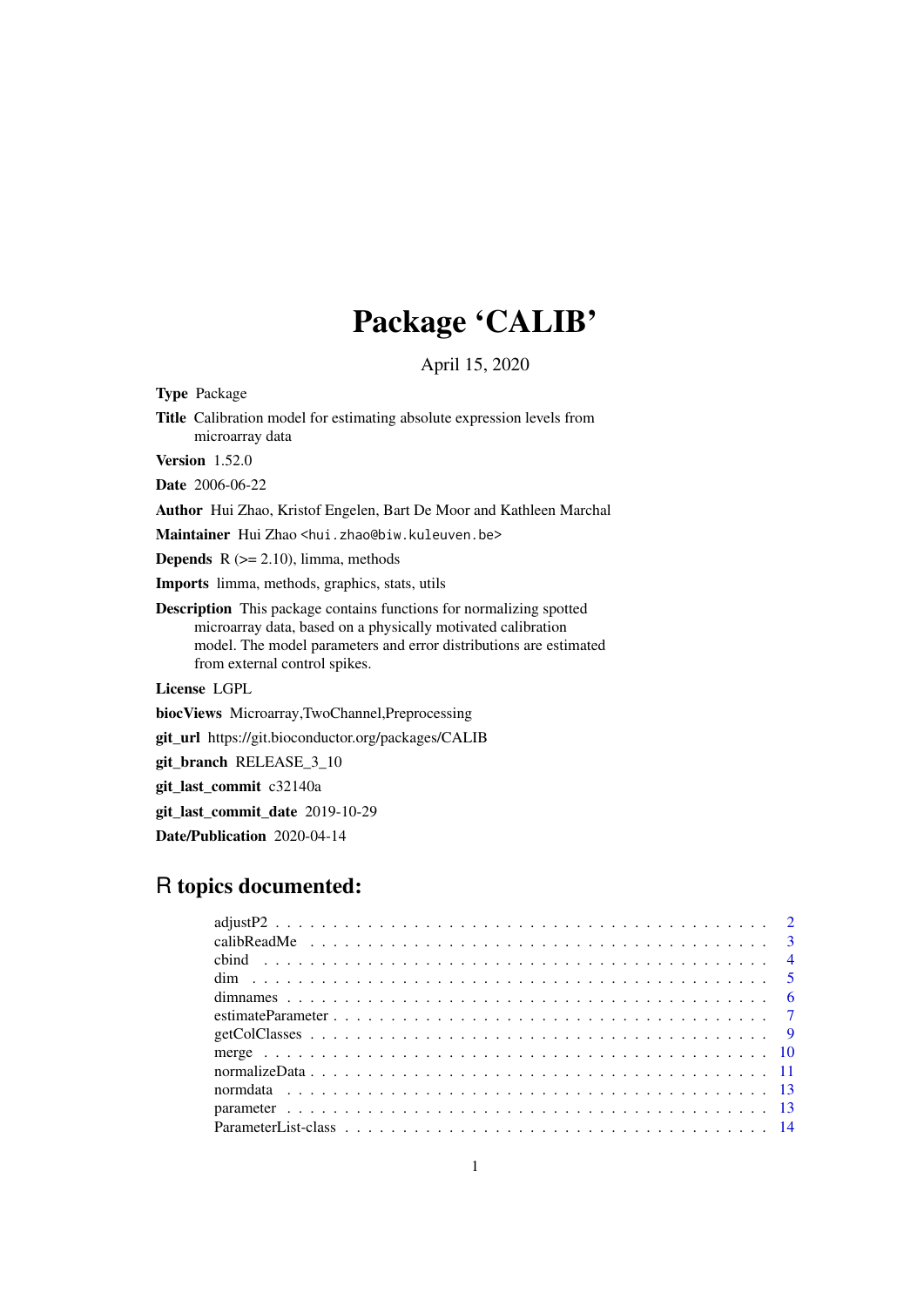#### <span id="page-1-0"></span>2 adjust P2

#### **Index** [33](#page-32-0)

adjustP2 *Adjust model parameter P2*

### Description

Adjust the calibration model parameter P2 according to the measured intensities of all clones spotted on the array.

### Usage

```
adjustP2(RG, parameter, arrayindex = arrayindex, colorindex = colorindex)
```
### Arguments

| <b>RG</b>  | an RGL ist object.                                                                                    |
|------------|-------------------------------------------------------------------------------------------------------|
| parameter  | a ParameterList object.                                                                               |
| arrayindex | integer vector specifying the index of the arrays of whose the parameter P2<br>needed to be adjusted. |
| colorindex | integer vector specifying which color needed to be adjusted.                                          |

### Details

RG is an [RGList\\_CALIB](#page-0-0) object which contains all the experimental data. parameter is the return result of function [estimateParameter.](#page-6-1) arrayindex is an integer vector. It gives the index of the arrays whose P2 is needed to be adjusted. colorindex is an integer vector. It gives the color needed to be adjusted. 1 means red P2 and 2 means green P2.

### Value

It returns a [ParameterList](#page-0-0) object with a adjusted P2 compared to the input argument parameter.

### Note

The user should decide on which array and which color the adjustment is needed. Therefore it is important to specify the right array index and color index. There is no check on this in the function.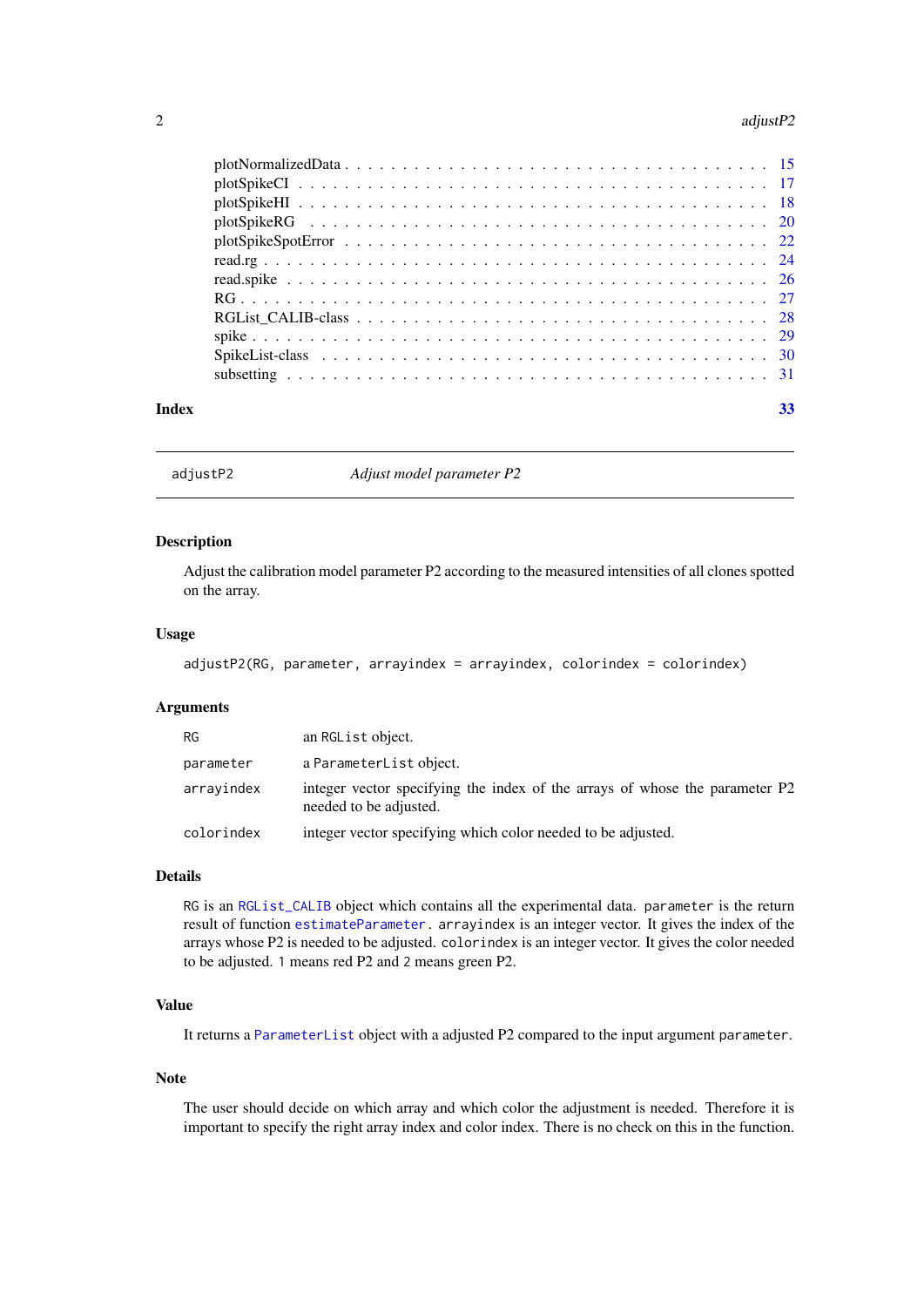#### <span id="page-2-0"></span>calibReadMe 3

#### Author(s)

Hui Zhao

#### Examples

```
# load data: RG and parameter:
data(RG)
data(parameter)
```

```
# adjust P2
parameter_new <- adjustP2(RG,parameter,arrayindex=c(1,2),colorindex=c(2,2))
```
calibReadMe *View CALIB readme file*

#### Description

Finds the location of the CALIB readme file and optionally opens it.

#### Usage

```
calibReadMe(view = TRUE)
```
#### Arguments

view logical, TRUE means open the readme file and FALSE means finds out the location of the file only.

### Details

The function vignette("limma") will find the short CALIB vignette which describes how to obtain the CALIB readme file. The readme file is not a true vignette because it is not automatically generated using 'Sweave' during the package build process. This means that it cannot be found using vignette, hence the need for this special function.

If the operating system is other than Windows, then the PDF viewer used is the one given by Sys.getenv("R\_PDFVIEWER"). The PDF viewer can be changed using Sys.putenv("R\_PDFVIEWER").

### Value

Character string giving the file location.

#### Author(s)

Hui Zhao

### References

[limmaUsersGuide](#page-0-0) in the limma package

#### Examples

calibReadMe(view=FALSE)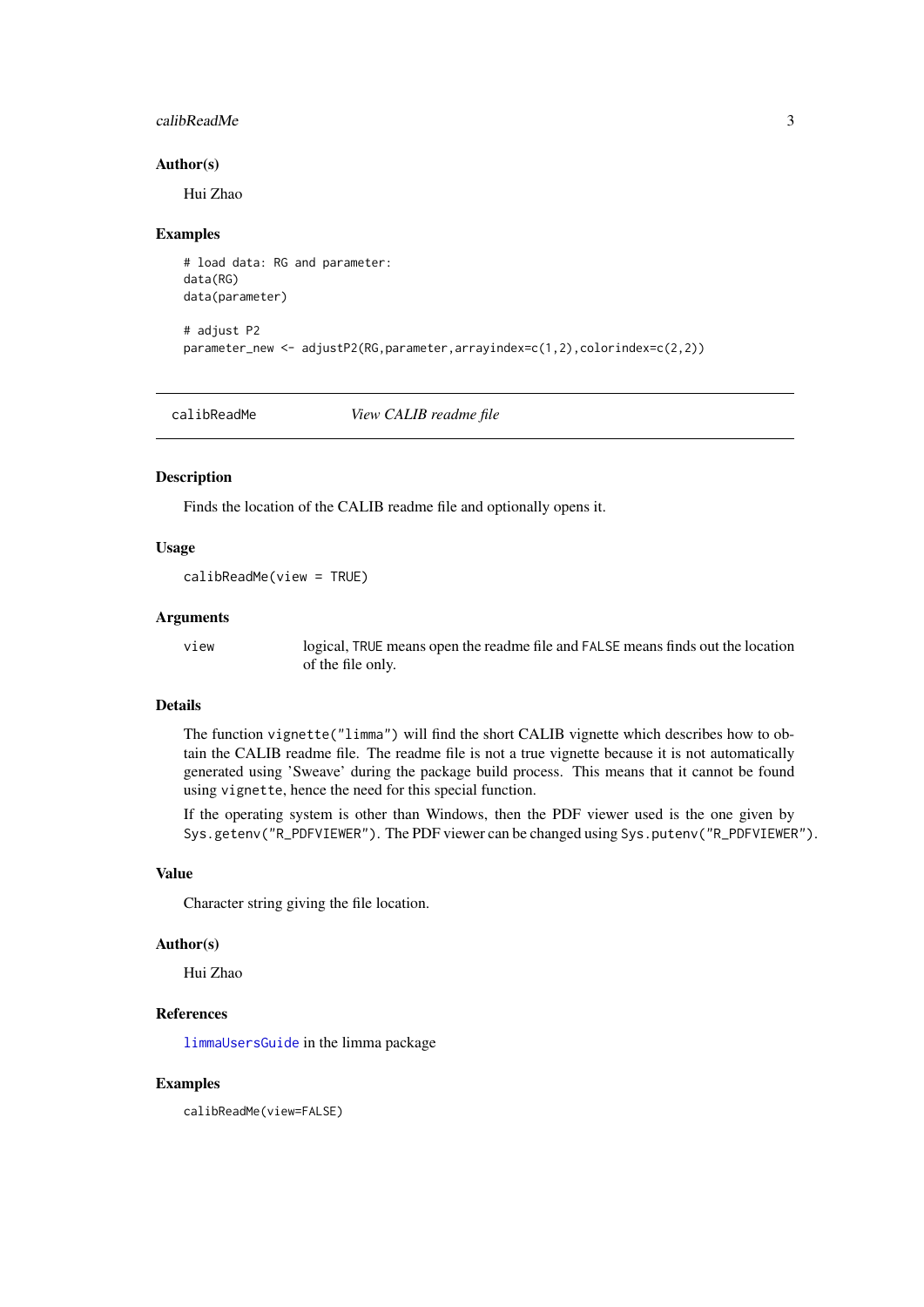#### <span id="page-3-1"></span><span id="page-3-0"></span>Description

Combine a series of RGList\_CALIB objects or a series of SpikeList objects or a series of ParameterList objects.

#### Usage

```
## S3 method for class 'RGList_CALIB'
cbind(...; deparse.level = 1)## S3 method for class 'RGList CALIB'
rbind(..., deparse. level = 1)
```
### Arguments

... RGList\_CALIB objects, SpikeList objects or ParameterList objects. deparse.level see [cbind](#page-3-1) in base package.

#### Details

cbind combines data objects assuming the same gene lists but different arrays. rbind combines data objects assuming equivalent arrays, i.e., the same RNA targets, but different genes.

For ParameterList objects, only cbind is available, because it makes no sense to rbind parameter.

For RGList\_CALIB objects and SpikeList objects, cbind and rbind are both available. For cbind, the matrices of expression data from the individual objects are cbinded. The data.frames of target information, if they exist, are rbinded. The combined data object will preserve any additional components or attributes found in the first object to be combined. For rbind, the matrices of expression data are rbinded while the target information, in any, is unchanged.

### Value

An [RGList\\_CAILB](#page-0-0), a [SpikeList](#page-0-0) or

a [ParameterList](#page-0-0) object holding data from all the arrays and all genes from the individual objects.

#### Author(s)

Hui Zhao

#### References

[cbind](#page-3-1) in limma package

#### See Also

[cbind](#page-3-1) in the base package [cbind](#page-3-1) in the limma package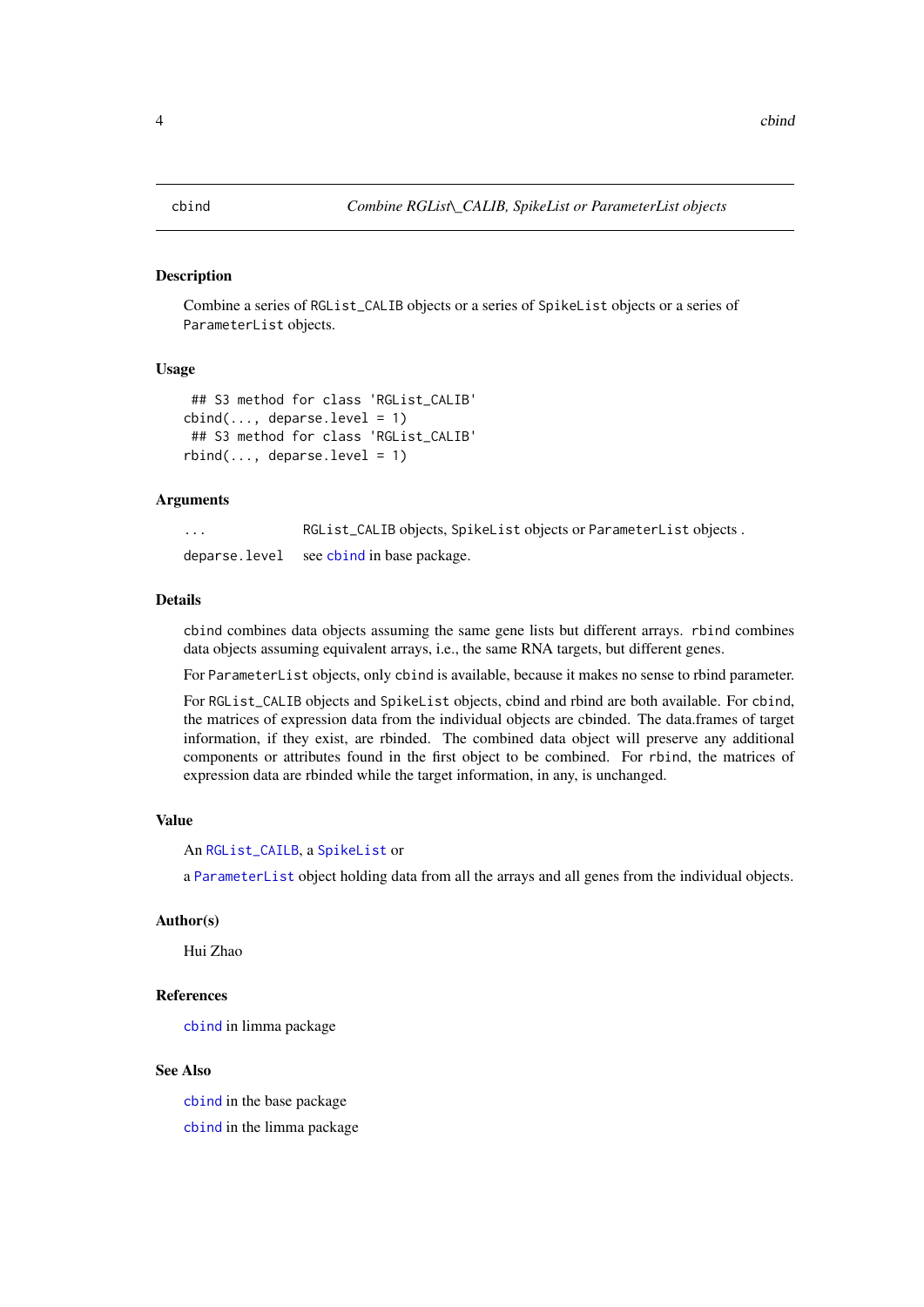<span id="page-4-0"></span>dim 5

### Examples

```
R1 \leq G1 \leq max(1:8,4,2)rownames(R1) <- rownames(G1) <- c("g1","g2","g3","g4")
colnames(R1) <- colnames(G1) <- c("a1","a2")
RG1 <- new("RGList_CALIB",list(R=R1,G=G1))
R2 \leq G2 \leq \text{matrix}(9:16, 4, 2)rownames(R2) <- rownames(G2) <- c("g1","g2","g3","g4")
colnames(R2) <- colnames(G2) <- c("a3","a4")
RG2 <- new("RGList_CALIB",list(R=R2,G=G2))
RG <- cbind(RG1,RG2)
```
<span id="page-4-1"></span>dim *Retrieve the Dimensions of an RGList\\_CALIB or SpikeList object*

### Description

Retrieve the number of rows (genes) and columns (arrays) for an RGList\ CALIB or SpikeList

### Usage

```
## S3 method for class 'RGList_CALIB'
dim(x)
 ## S3 method for class 'RGList_CALIB'
length(x)
```
#### Arguments

x an object of class RGList\_CALIB or SpikeList.

### Details

Microarray data objects share many analogies with ordinary matrices in which the rows correspond to spots or genes and the columns to arrays. These methods allow one to extract the size of microarray data objects in the same way that one would do for ordinary matrices.

A consequence is that row and column commands  $nrow(x)$ ,  $ncol(x)$  and so on also work.

### Value

Numeric vector of length 2. The first element is the number of rows(genes) and the second is the number of columns(arrays).

### Author(s)

Hui Zhao

### References

[dim](#page-4-1) in limma package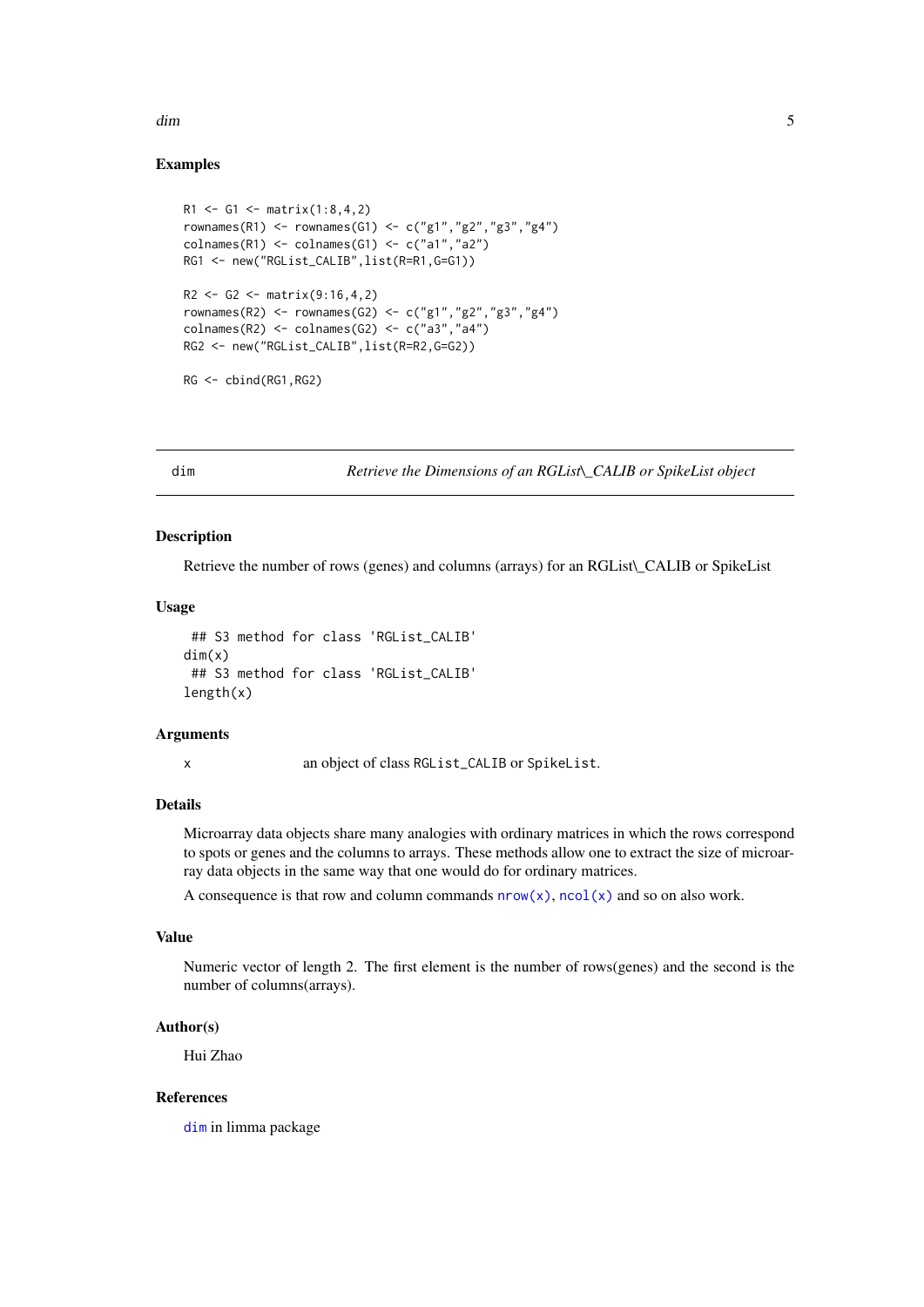### See Also

[dim](#page-4-1) in the base package

[dim](#page-4-1) in the limma package

### Examples

```
# for RGList_CALIB
R <- G <- matrix(1:8, 4, 2)rownames(R) <- rownames(G) <- c("g1","g2","g3","g4")
\text{colnames}(R) \leftarrow \text{colnames}(G) \leftarrow c("a1", "a2")RG <- new("RGList_CALIB",list(R=R,G=G))
```
dim(RG)

```
# for SpikeList
SR < - SG < - matrix(1:8, 4, 2)rownames(SR) <- rownames(SG) <- c("s1","s2","s3","s4")
colnames(SR) <- colnames(SG) <- c("a1","a2")
spike <- new("SpikeList",list(R=SR,G=SG))
```
dim(spike)

<span id="page-5-1"></span>

| dimnames | Retrieve the Dimension Names of an RGList\_CALIB or SpikeList ob- |
|----------|-------------------------------------------------------------------|
|          | <i>iect.</i>                                                      |

### Description

Retrieve the the dimension names of an RGList\\_CALIB object or an SpikeList object

### Usage

```
## S3 method for class 'RGList_CALIB'
dimnames(x)
```
### Arguments

x an object of class RGList\_CALIB or SpikeList.

#### Details

The dimension names of a micrroarry object or a spike object are the same as those of the most important matrix component of that object.

A consequence is that row and column command rownames and colnames also work.

### Value

Either NULL or a list of length 2. If the value is a list, its componets are either NULL or a character vector with the length of the appropriate dimension of x. If the list component is not NULL, the first field of the list indicates rownames and the second field indicates colnames.

<span id="page-5-0"></span>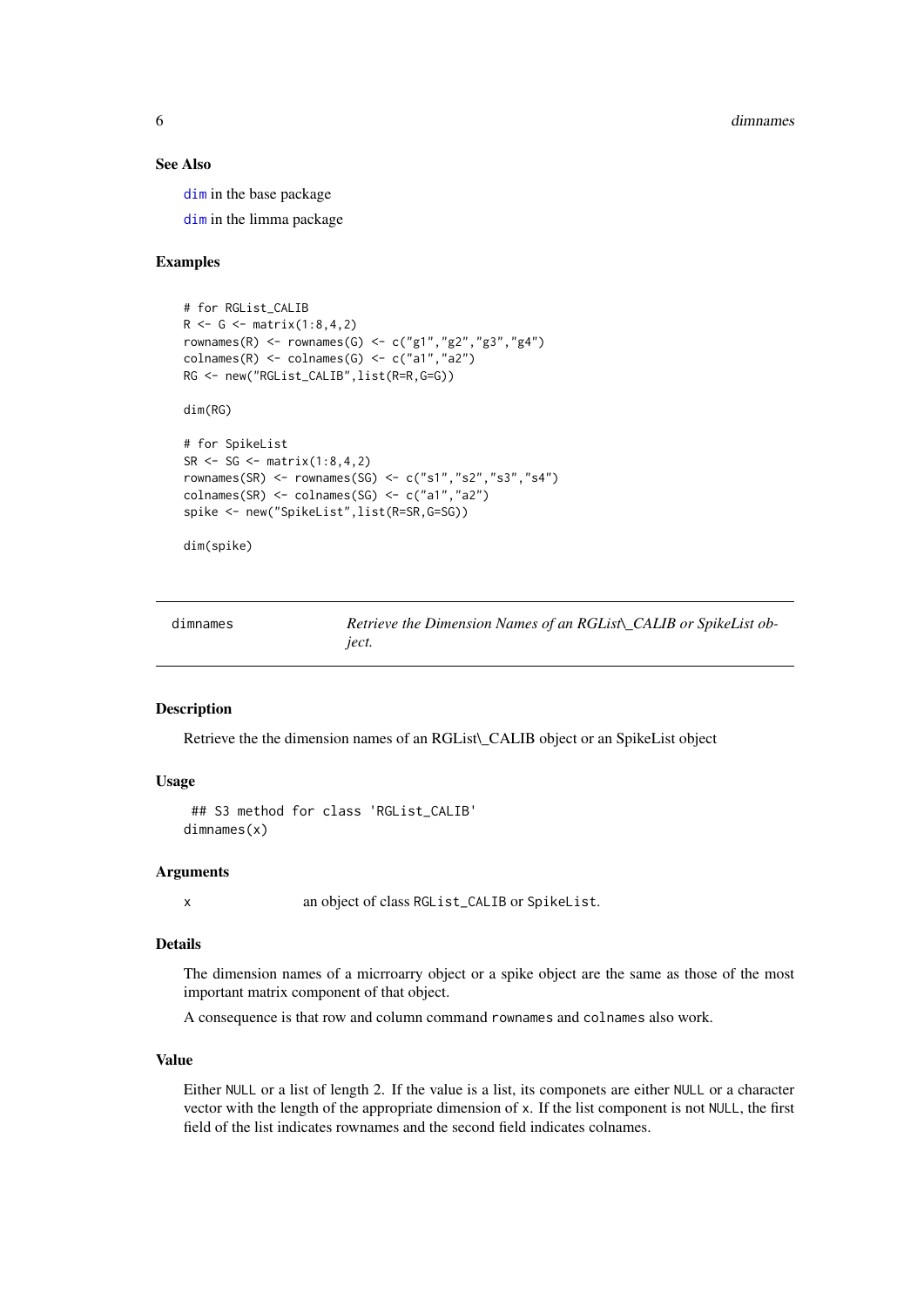<span id="page-6-0"></span>estimateParameter 7

### Author(s)

Hui Zhao

### References

[dimnames](#page-5-1) in limma package

### See Also

[dimnames](#page-5-1) in the base package

[dimnames](#page-5-1) in the limma package

### Examples

```
# for RGList_CALIB
R <- G <- matrix(1:8,4,2)
rownames(R) <- rownames(G) <- c("g1","g2","g3","g4")
colnames(R) <- colnames(G) <- c("a1","a2")
RG <- new("RGList_CALIB",list(R=R,G=G))
dimnames(RG)
# for SpikeList
SR < - SG < - matrix(1:8, 4, 2)rownames(SR) <- rownames(SG) <- c("s1","s2","s3","s4")
colnames(SR) <- colnames(SG) <- c("a1","a2")
spike <- new("SpikeList",list(R=SR,G=SG))
dimnames(spike)
```
<span id="page-6-1"></span>estimateParameter *Estimate model parameter from spikes*

### Description

Estimate the calibration model parameters according to the known concentration and the measured intensities of external control spikes on each array.

### Usage

```
estimateParameter(spike, RG, bc = FALSE, area = TRUE, errormodel = "M")
```
### Arguments

| spike     | a SpikeList object.                                                                                  |
|-----------|------------------------------------------------------------------------------------------------------|
| <b>RG</b> | a RGList_CALIB object.                                                                               |
| bc        | a logical value. TRUE means background corrected measured intensities are used.<br>Default is FALSE. |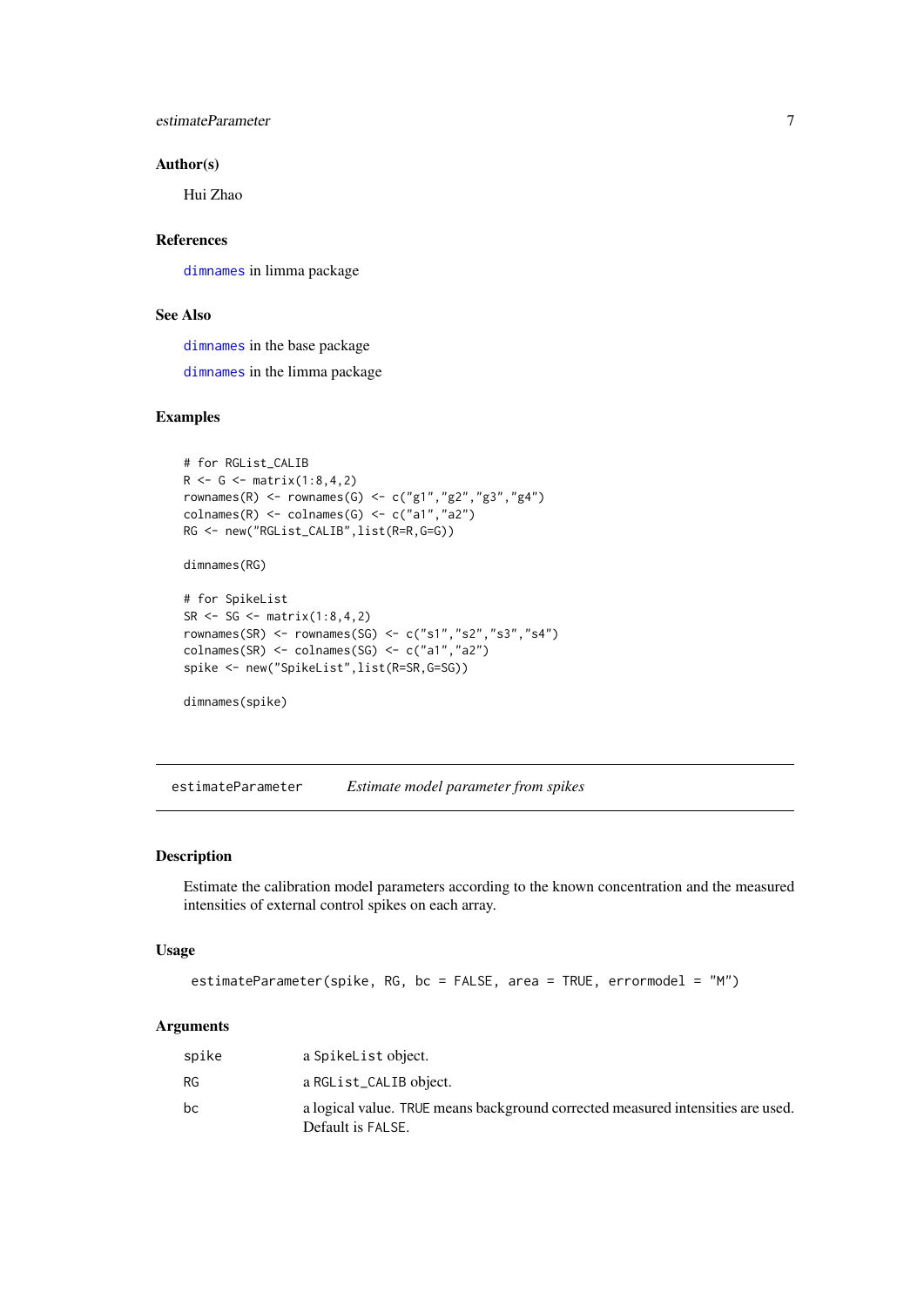<span id="page-7-0"></span>

| area       | a logical value. TRUE means spot area is used to calculate measured intensities.                                                                              |
|------------|---------------------------------------------------------------------------------------------------------------------------------------------------------------|
|            | Namly, measured intensities are calculated by foreground intensities (or back-                                                                                |
|            | ground corrected intensities, if bc is TRUE ) multiply spot area. FALSE means<br>spot area is not used. Default is TRUE.                                      |
| errormodel | a character to indicate the distribution of spot capacity. "A" means spot capacity<br>is additive. "M" means spot capacity is multiplicative. Default is "M". |

### Details

This function estimates calibration model parameters. In this function, the model parameters are estimated separately for each microarray, based on the measured intensities of the external control spikes and their known concentration in the hybridization solution. It accepts spike measured intensities and concentration from spike argument, which is an object of [SpikeList](#page-0-0) class.

It supports different ways to calculate the measured intensities. Arguments bc and area are logical and their combinations is used for specifying four differents ways. bc indicates using background correction or not. area indicates multiplying spot area or not. The default value of these two arguments are bc = FALSE and area = TRUE.

The argument errormodel is to specify the distribution of spot capacity of each array. The spot capacity is either additive or multiplicative. Whichever distribution is more appropriate will depend largely on the type of microarray slide and spotting procedure used. The spot parameters mus and sigmas can be considered equal for all measurements of a single array.

The argument RG is for calculating the maximum intensity of each array. These maximum intensities are used to estimate the upper saturation level of each array.

More details please refer to the reference literature.

#### Value

An ParameterList object containing the components:

| MuS            | matrix containing MuS for each array.                                    |
|----------------|--------------------------------------------------------------------------|
| Ka             | matrix containing Ka for each array.                                     |
| P <sub>1</sub> | matrix containing P1 of each dye for each array.                         |
| P <sub>2</sub> | matrix containing P2 of each dye for each array.                         |
| SigmaA         | matrix containing sigma additive for each array.                         |
| SigmaM         | matrix containing sigma multiplicative for each array.                   |
| SigmaS         | matrix containing sigma spoterror for each array.                        |
| SpotError      | matrix containing the spot error of each spot for each array.            |
| Method         | boolean values indicating the way to calculate the measured intensities. |
| ErrorModel     | character "M" or "A" to indicate the type of spot capacity distribution. |

#### Author(s)

Hui Zhao

### References

Engelen, K., Naudts, B., DeMoor, B., Marchal, K. (2006) A calibration method for estimating absolute expression levels from microarray data. Bioinformatics 22: 1251-1258.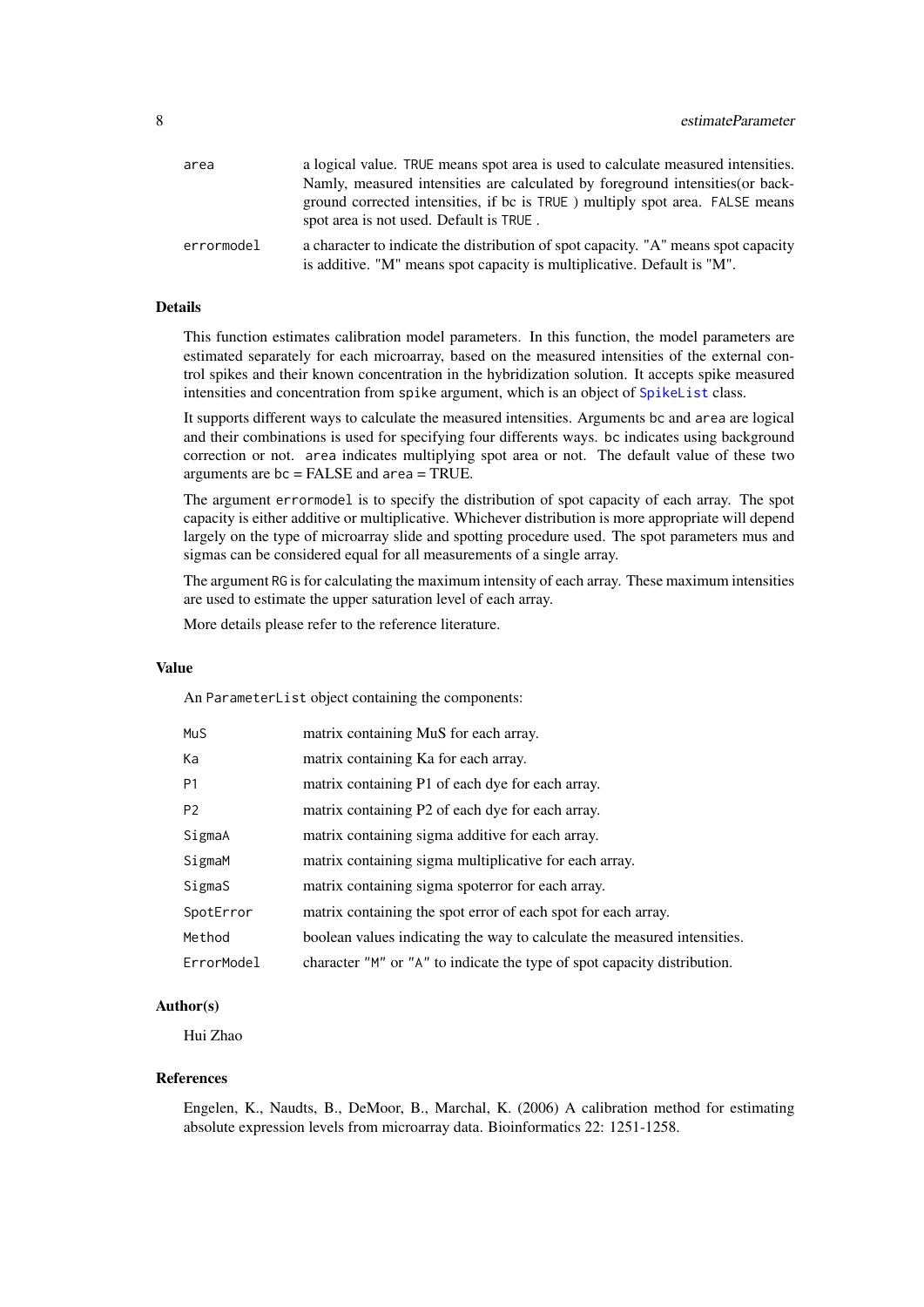### <span id="page-8-0"></span>getColClasses 9

### Examples

```
# load data: RG and spike
data(RG)
data(spike)
# for the measured itensities, take the default bc=FALSE and area=TRUE.
# use multiplicative spot error model
parameter <- estimateParameter(spike,RG)
```
getColClasses *Construct colClasses vector for use within read.rg function*

### Description

Construct a colClasses vector, an argument in read.table used in read.rg

### Usage

```
getColClasses(cols,...)
```
#### Arguments

| cols     | a character vector of all columns to search against                                |
|----------|------------------------------------------------------------------------------------|
| $\cdots$ | accepts any character lists, character vectors or weight functions to match wanted |
|          | columns against cols                                                               |

### Details

This is an internally called function by read.rg to create a colClasses vector used in read.table for fast loading of only required columns in read.rg

### Value

Character. A named vector of classes to assumed for the columns. Possible values are NA (when [type.convert](#page-0-0) is used), NULL (when the column is skipped).

#### Author(s)

Hui Zhao

### References

getColClasses in limma package

### Examples

```
allcnames <- c("Block","Column","Row","Name","ID", "F635 Mean","F532 Mean","Flag","Autoflag")
Annotation <- c("Block","Column")
Columns <- list(R="F635 Mean",G="F532 Mean")
```
getColClasses(allcnames, Annotation, Columns)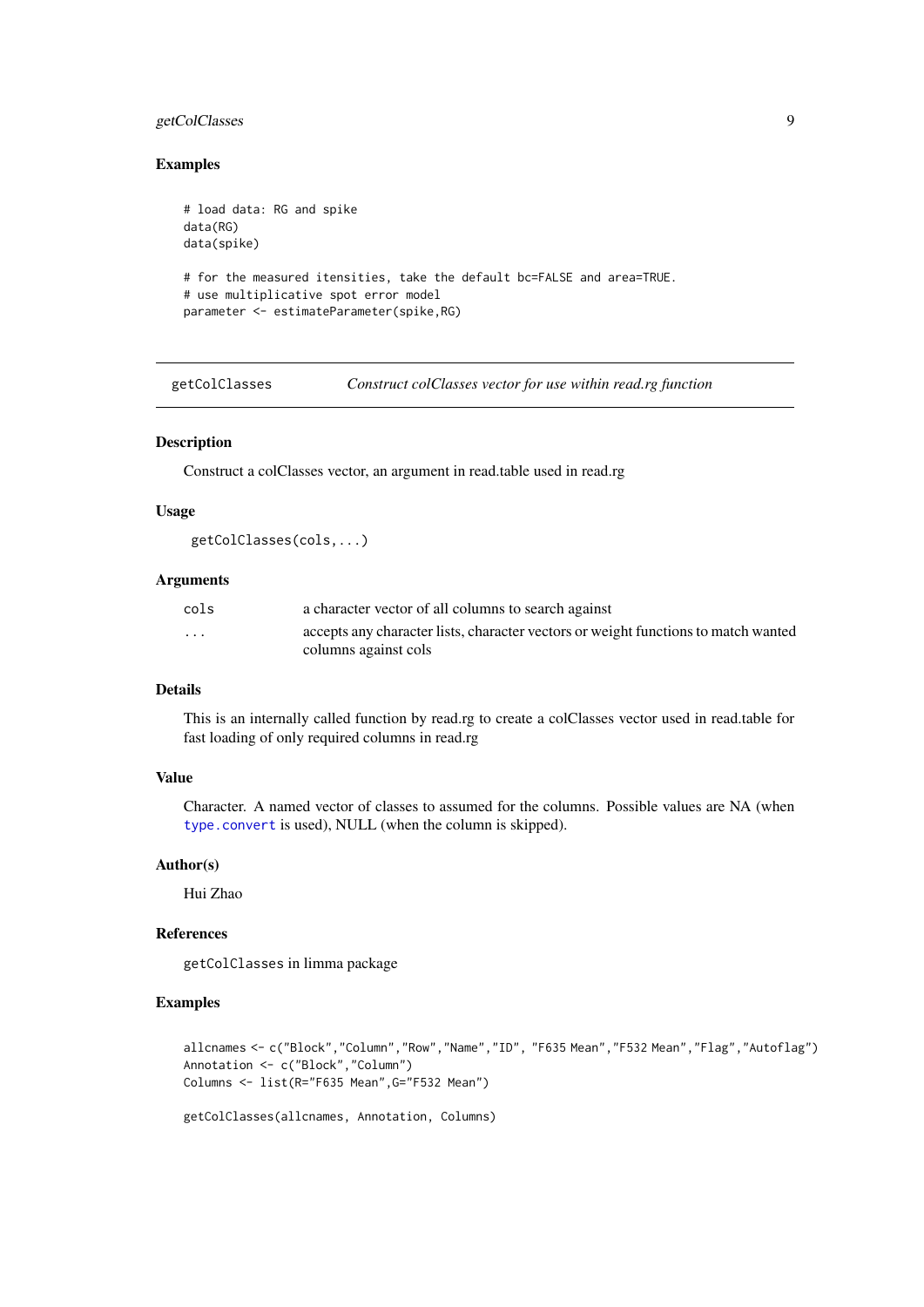<span id="page-9-1"></span><span id="page-9-0"></span>

### Description

Merge two RGList\_CALIB objects or two SpikeList objects in possibly irregular order.

### Usage

```
## S3 method for class 'RGList_CALIB'
merge(x,y,...)
```
### Arguments

|          | an RGList_CALIB object or an SpikeList object.                              |
|----------|-----------------------------------------------------------------------------|
| v        | corresponding RGL ist_CALIB object or SpikeL ist object. Has the same genes |
|          | or spikes as x, possibly in a different order, but with different arrays.   |
| $\cdots$ | other arguments can be used in merge in the base packge.                    |

### Details

#### [RGList\\_CALIB](#page-0-0) and [SpikeList](#page-0-0)

objects are list objects containing numeric matrices with the same dimensions. The RGLists\\_CALIB or SpikeLists are merged by merging each of the components by row names or, if there are no row names, by IDs in the genes component. Unlike when using cbind, row names are not required to be in the same order or to be unique. In the case of repeated row names, the order of the rows with repeated names in preserved. This means that the first occurrence of each name in x\$R is matched with the first occurrence of the same name in y\$R, the second with the second, and so on. The final vector of row names is the same as in x.

### Value

An merged object of the same class as x and y with the same components as x. Components matrices have the same row names as in x but columns from y as well as x.

### Note

If the RGList\_CALIB or SpikeList objects contain the same number of genes or spikes in the same order then the appropriate function to combine them is [cbind](#page-3-1) rather than merge.

#### Author(s)

Hui Zhao

### References

[merge](#page-9-1) in limma package

#### See Also

[merge](#page-9-1) in the base package [merge](#page-9-1) in the limma package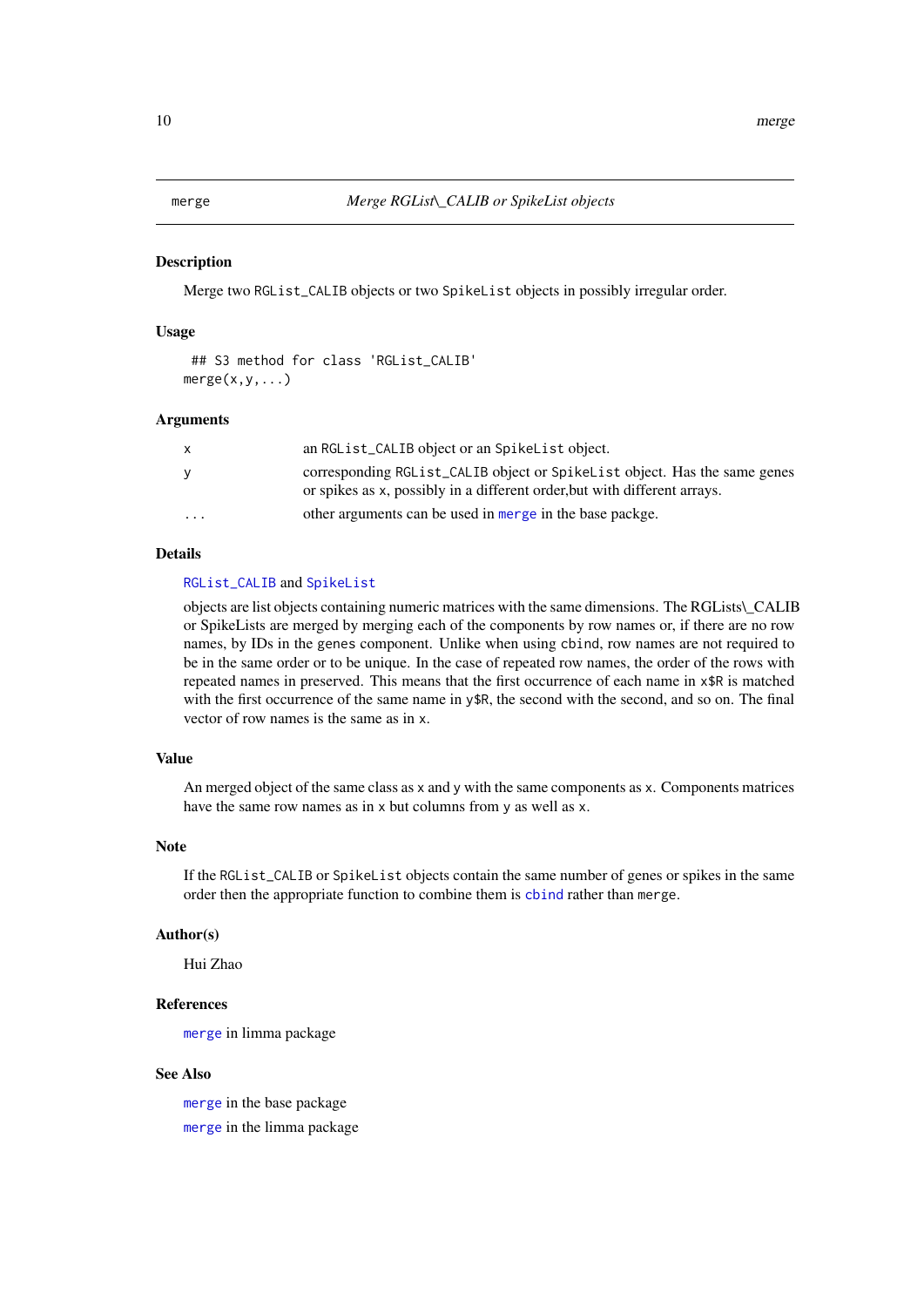#### <span id="page-10-0"></span>normalizeData 11

#### Examples

```
R1 <- G1 <- matrix(1:8,4,2)
rownames(R1) <- rownames(G1) <- c("g1","g1","g2","g3")
\text{columns}(R1) \leftarrow \text{columns}(G1) \leftarrow \text{c("a1", "a2")}RG1 <- new("RGList_CALIB",list(R=R1,G=G1))
R2 <- G2 <- matrix(9:16,4,2)
rownames(R2) <- rownames(G2) <- c("g2","g3","g1","g1")
colnames(R2) <- colnames(G2) <- c("a3","a4")
RG2 <- new("RGList_CALIB",list(R=R2,G=G2))
RG12 <- merge(RG1,RG2)
RG21 <- merge(RG2,RG1)
```
<span id="page-10-1"></span>normalizeData *Normalization: estimation of absolute expression levels*

#### Description

estimates absolute expression levels for each combination of a gene and a tested biological condition.

#### Usage

```
normalizeData(RG, parameter, array = array, condition = condition, dye = dye,
              cloneid = cloneid, idcol = idcol)
```
### Arguments

| <b>RG</b> | an RGList_CALIB object                                                                                           |
|-----------|------------------------------------------------------------------------------------------------------------------|
| parameter | a ParameterList object                                                                                           |
| array     | integer vector specifying the index of the arrays. Has length equal to two times<br>of the number of arrays.     |
| condition | integer vector specifying the index of the conditions. Has length equal to two<br>times of the number of arrays. |
| dye       | integer vector specifying the index of the dyes. Has length equal to two times of<br>the number of arrays.       |
| cloneid   | string vector specifying the clone ids of the clones to be normalized. If missing,<br>normalize all the clones.  |
| idcol     | string specifying the column name of clone ids in the genes field of RG.                                         |

#### Details

This function estimates absolute expression levels for each combination of a gene and a tested biological condition from the measured intensity. It accepts measured intensities from RG.

The argument parameter is an object of ParameterList. The function accepts model parameters from this argument.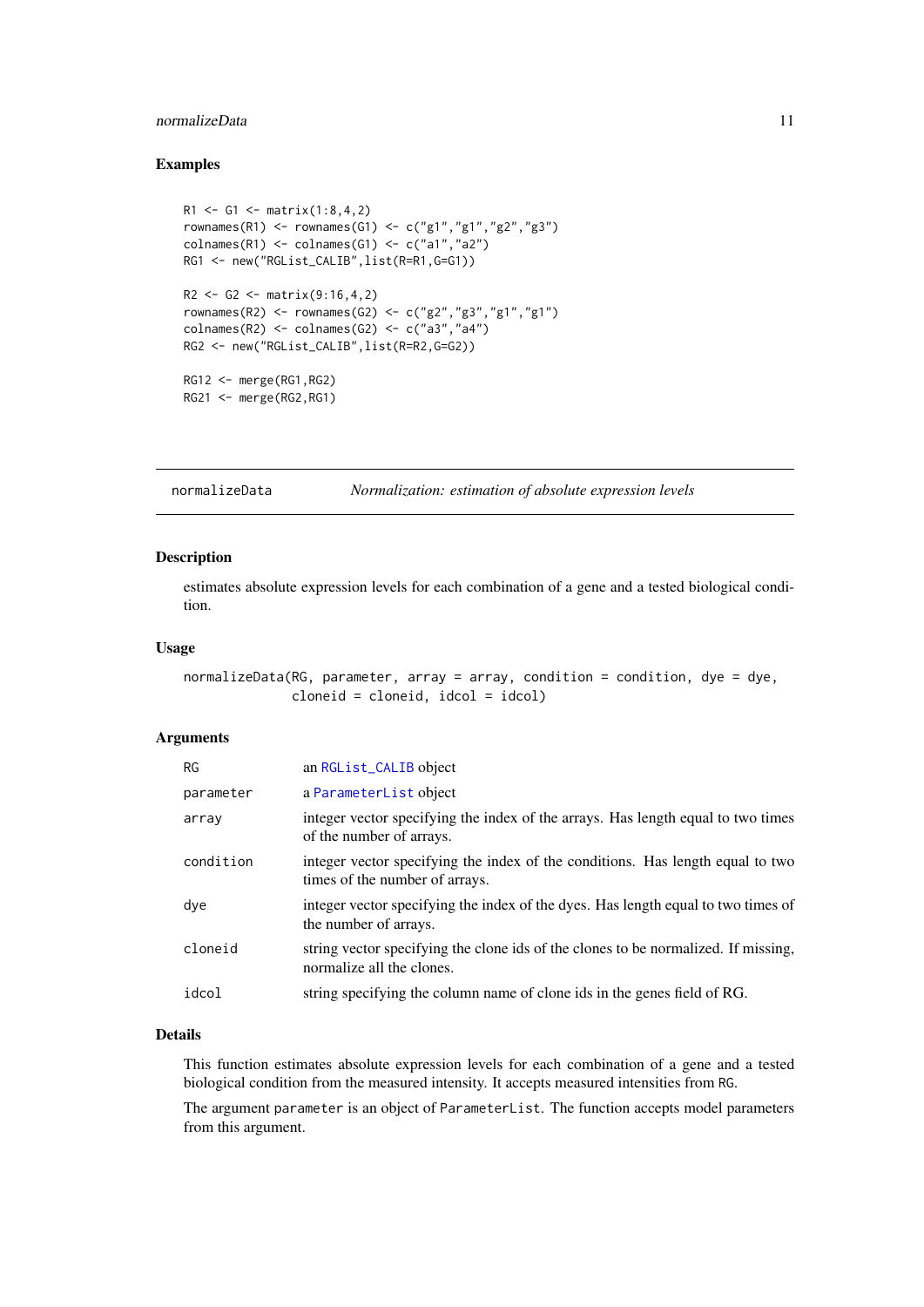By using this function, for each combination of a gene and a tested biological condition, a single absolute expression level fo target is estimated. Therefore, specifying the design of experiment is necessary. Namely, the design of array, condition and dye is needed. The three arguments array,condition and dye are three numeric vector to indicate the design of array, condition and dye respectively. How to specify these three arguments refer to the example below.

The function is able to not only estimate all the genes on the slides but also estimate any gene on the slides seperately. The argument cloneid accepts the clone ids of which the genes are interested by the user. If cloneid argument is missing, the function will estimate all the genes on the slides.In order to match clone id in the RG, column name which indicates clone ids in RG\\$genes should be specified by argument idcol.

#### Value

a numeric matix containing the absolute expression levels. Columns indicate different conditions and rows indicate different genes.

### Warning

The function doesn't allow missing clone id. So please check before run the function.

#### Note

The main calculation part in this function is done by c++ code.

#### Author(s)

Hui Zhao

### References

Engelen, K., Naudts, B., DeMoor, B., Marchal, K. (2006) A calibration method for estimating absolute expression levels from microarray data. Bioinformatics 22: 1251-1258.

### Examples

```
# load data: RG and parameter
data(RG)
data(parameter)
# define design matrix: two arrays, two condition and color-flip design
array <-c(1,1,2,2)condition \leq c(1,2,2,1)dye <-c(1,2,1,2)# specify clone-id column
idcol <- "CLONE_ID"
```
#data <- normalizeData(RG,parameter,array=array,condition=condition,dye=dye,idcol=idcol)

```
## only normalize a group of genes
cloneid_interested <- c("250001", "250002", "250003", "250004", "250005")
data <- normalizeData(RG,parameter,array=array,condition=condition,dye=dye,cloneid=cloneid_interested,idcol
```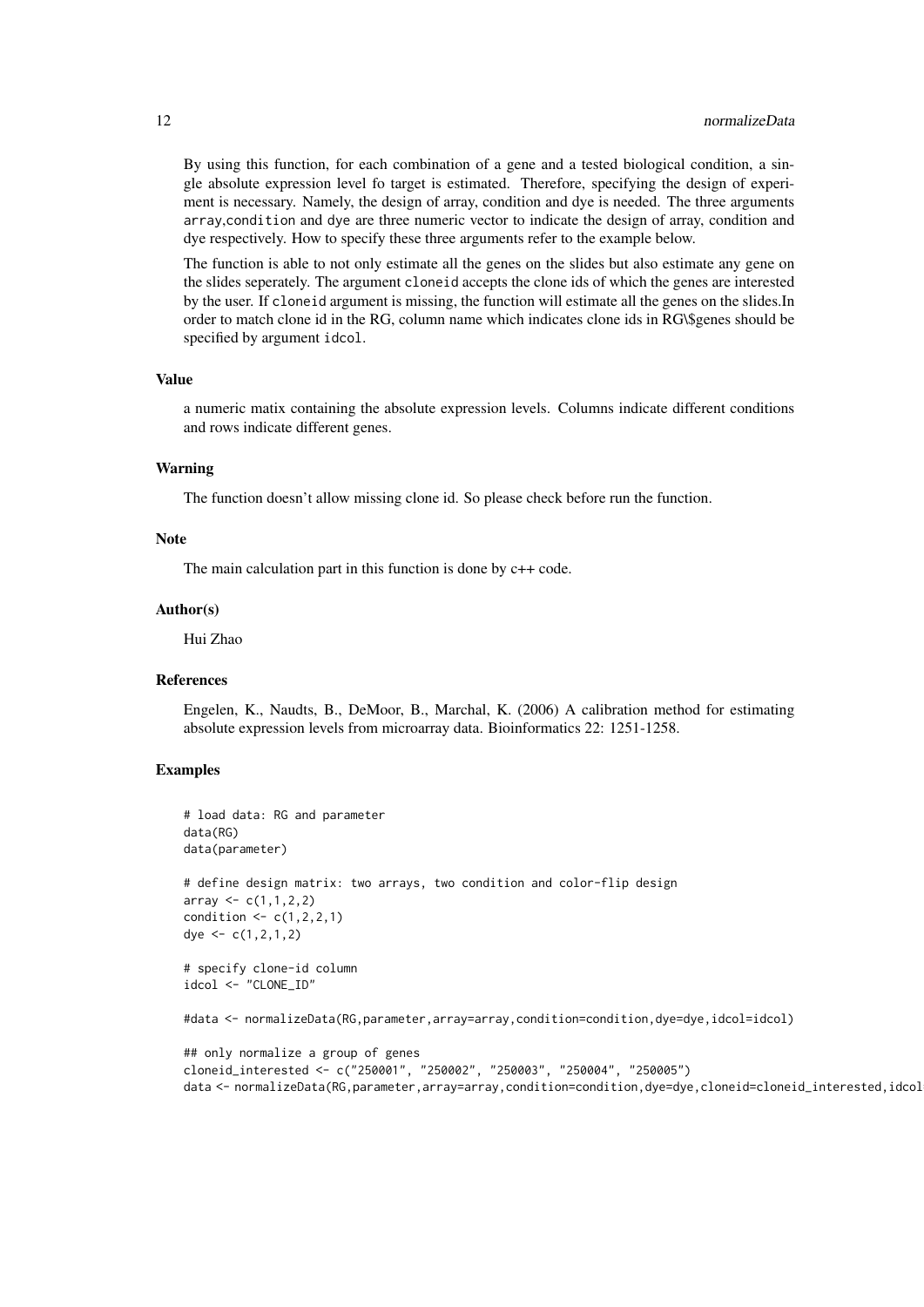<span id="page-12-0"></span>

#### Description

Normalized data of data set RG. It is generated by function [normalizeData](#page-10-1) in the CALIB package by using calibration model [parameter](#page-12-1) parameter.

### Usage

data(normdata)

#### Format

This is a numeric matrix. Row corresponds to unique clone on the arrays and column corresponds to the two different conditions.

### References

dataset [RG](#page-26-1).

dataset [parameter](#page-12-1).

Engelen, K., Naudts, B., DeMoor, B., Marchal, K. (2006) A calibration method for estimating absolute expression levels from microarray data. Bioinformatics 22: 1251-1258.

Hilson,P.,et al. (2004) Versatile gene-specific sequence tags for Arabidopsis functional genomics: transcript profiling and reverse genetics applications. Genome Res. 14, 2176-2189.

### Examples

data(normdata)

plotNormalizedData(normdata,condition = c(1,2))

<span id="page-12-1"></span>parameter *Calibration Model parameter: ParameterList Example*

### **Description**

This [ParameterList](#page-0-0) object represents calibration

model parameters of two arrays. It was estimated from the dataset [spike](#page-28-1)

by the function [estimateParameter](#page-6-1) in the CALIB package.

### Usage

data(parameter)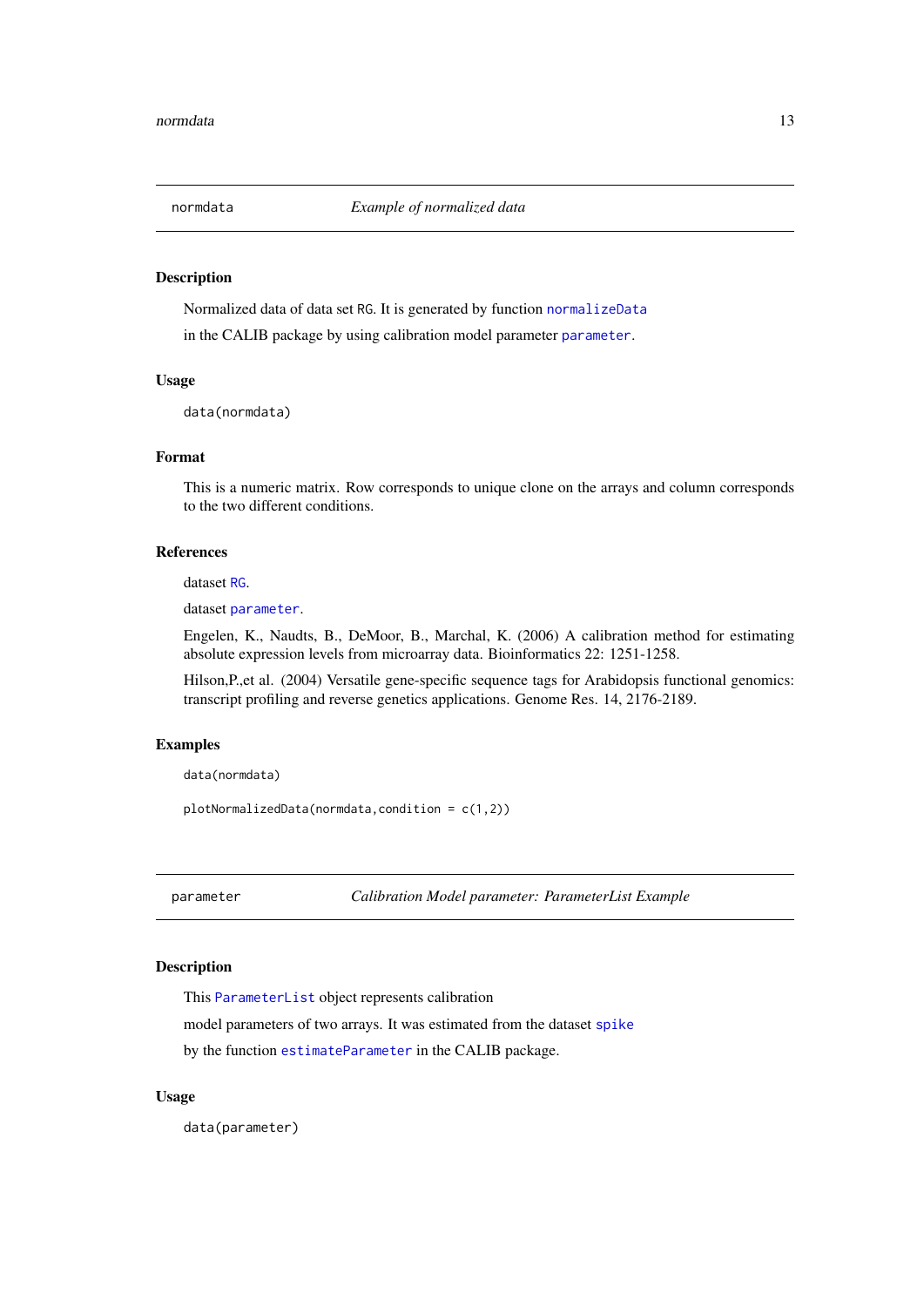### <span id="page-13-0"></span>Format

parameter is a ParameterList object containing the following list components:\\$MuS,\\$Ka, \\$P1,\\$P2,\\$SigmaA,\\$SigmaM,\\$SigmaS,\\$SpotError,\\$Method with two subfields \\$Method\\$BC and \\$Method\\$Area, \\$ErrorModel and \\$genes. Among these parameters,P1,P2 and SigamA are different for different dyes.

#### References

dataset spike.

Engelen, K., Naudts, B., DeMoor, B., Marchal, K. (2006) A calibration method for estimating absolute expression levels from microarray data. Bioinformatics 22: 1251-1258.

Hilson,P.,et al. (2004) Versatile gene-specific sequence tags for Arabidopsis functional genomics: transcript profiling and reverse genetics applications. Genome Res. 14, 2176-2189.

#### Examples

data(parameter)

ParameterList-class *Class "ParameterList" - List to store all the parameters*

#### Description

A simple list-based class for storing all the model parameters of a batch of microarray.

#### Objects from the Class

Objects can be created by calls of the form new ("ParameterList", parameter) where parameter is a list. In the CALIB package, ParameterList objects are normally generated by function [estimateParameter](#page-6-1).

#### List Components

Objects should contain the following list components:

- MuS: Spot parameter. Mean of spot capacity.
- Ka: Hybridization constant.
- P1: Respective slope of the linear dye saturation function. It is different for different dyes.
- P2: Respective intercept of the linear dye saturation function. It is different for different dyes
- SigmaA: Standard deviation of additive error. It is different for different dyes.
- SigmaM: Standard deviation of multiplicative error.
- SigmaS: Spot parameter. Standard deviation of spot capacity.
- SpotError: numeric matrix containing spot error of all external control spikes on arrays
- Method: boolean values indicating the way to calculate the measured intensities. It contains two subfields which are both logical value: BC and Area. BC indicates whether background corrected measured intensities are used. Area indicates whether spot area is used to calculate measured intensities.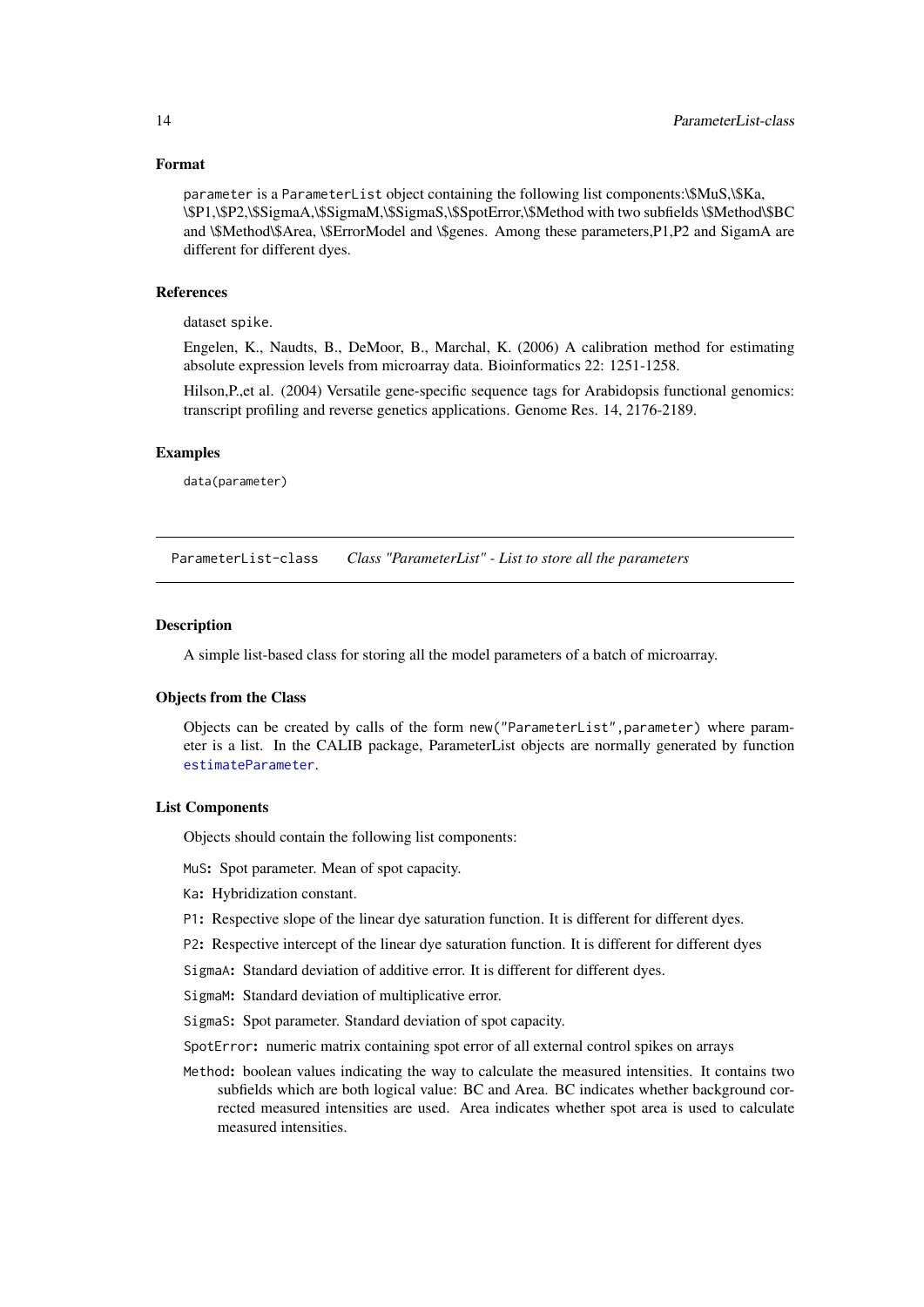- <span id="page-14-0"></span>ErrorModel: a character to represent the distribution of spot capacity. "L" means spot capacity follows log normal distribution. "N" means spot capacity follows normal distribution.
- genes: data.frame containing information on spikes spotted on the arrays. Should include a character column Name containing names for all the spikes.

See reference for more detailed explaination for these list components.

### Extends

Class "list", from data part. Class "vector", by class "list".

### Methods

This class inherits directly from class List. However since it represents the parameters

of the calibration model for arrays, it makes on sense to run functions like [dim](#page-4-1),

[dimnames](#page-5-1),or [merge](#page-9-1) on this class.

Therefore, only some operations appropriate for list will work on objects of this class. ParameterList objects can be [cbind](#page-3-1) and [show](#page-0-0) in a compact way.

ParameterList objects are used on functions such as [normalizeData](#page-10-1) or on some other data visualization functions like [plotSpikeHI](#page-17-1) in the CALIB package.

#### Author(s)

Hui Zhao

### References

Engelen, K., Naudts, B., DeMoor, B., Marchal, K. (2006) A calibration method for estimating absolute expression levels from microarray data. Bioinformatics 22: 1251-1258.

plotNormalizedData *plot estimated absolute levels of two conditions*

#### Description

plot estimated absolute levels of any two user-specified conditions. The values in the plot are in log scale.

#### Usage

```
plotNormalizedData(data, condition = c(1, 2), xlab = NULL, ylab = NULL,
                   main = NULL, xlim = NULL, ylim = NULL, pch = 19,cex = 0.2,col = "black", diag=TRUE, diagcol="blue",
                   diaglwd=1.5, ...)
```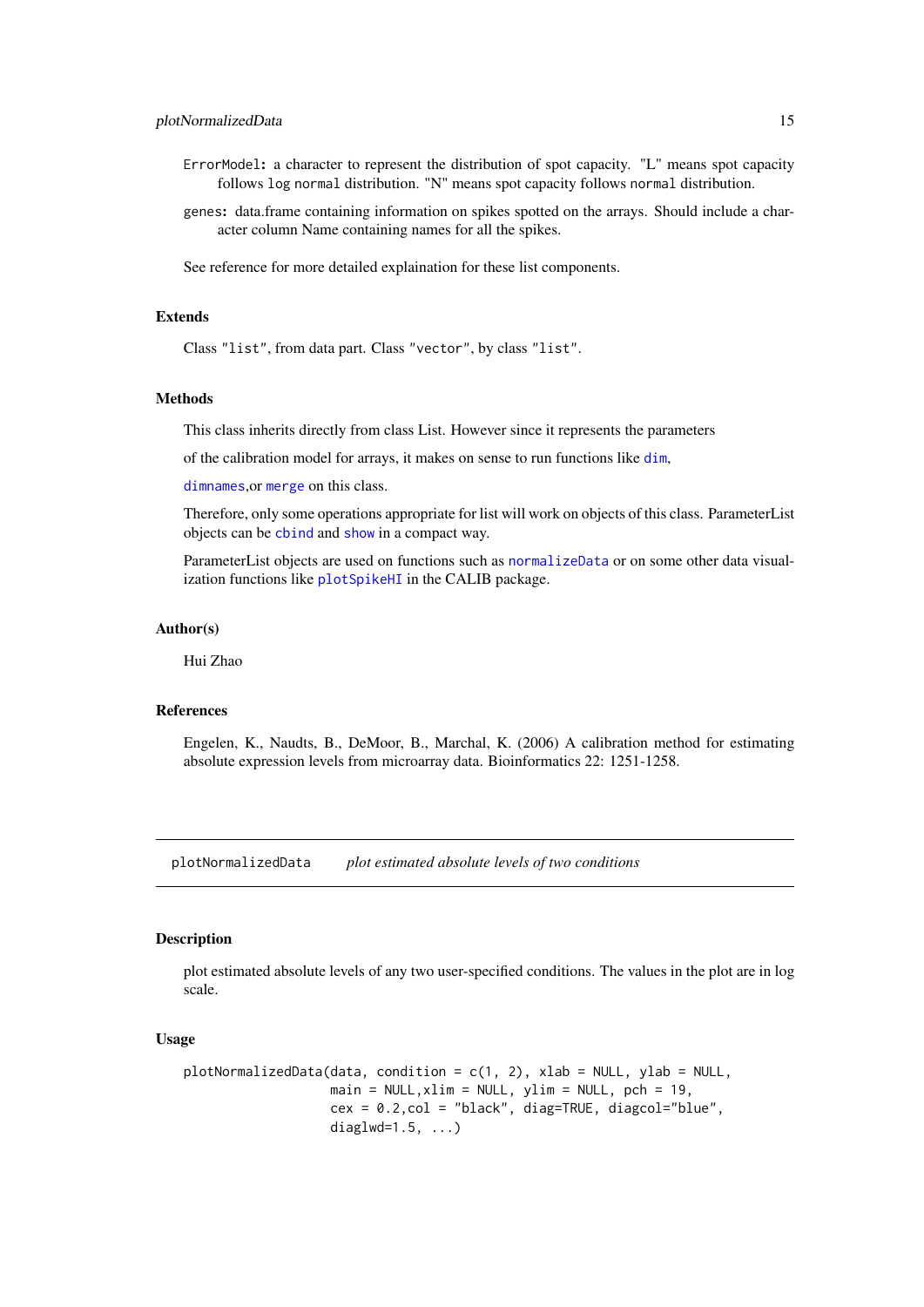### Arguments

| data      | matrix containing estimated absolute levels. columns are conditons and rows<br>are genes.                        |
|-----------|------------------------------------------------------------------------------------------------------------------|
| condition | integer vector giving the two conditions to be plotted.                                                          |
| xlab      | a title for the x axis.                                                                                          |
| ylab      | a title for the y axis.                                                                                          |
| main      | an overall title for the plot.                                                                                   |
| xlim      | the x limits (min, max) of the plot.                                                                             |
| ylim      | the y limits of the plot.                                                                                        |
| pch       | an integer code for one of a set of plotting characters or symbols for the spike<br>data set. Default is 19.     |
| cex       | a numerical value giving the amount by which points should be scaled relative<br>to the default. Default is 0.2. |
| col       | the color of the points. Default is black.                                                                       |
| diag      | a logical value. Add diagonal on the plot if it is TRUE. Default is TRUE.                                        |
| diagcol   | the color of the diagonal. Default is blue.                                                                      |
| diaglwd   | the width of the diagonal. Default is 1.5.                                                                       |
| $\cdots$  | other graphical parameters can be used in function plot.                                                         |

#### Details

The function polts estimated absolute expression levels of two conditions. It accepts expression levels from the argument 'data', which should have the same data format as the output value of the function [normalizeData](#page-10-1).

The two conditions to be plotted should be specified by the argument condition. The condition should be a numeric vector with length two and it should be subset of condition vector of the design matrix. see function NormalizeData.

see other graphic functions for the other arguments.

### Value

A plot is created on the current graphics device.

### Author(s)

Hui Zhao

### Examples

```
# load data: normalized data
data(normdata)
```
# specify the two conditions to be plotted. cond  $\leq c(1,2)$ 

# use the default values for other parameters. plotNormalizedData(normdata,condition = cond)

<span id="page-15-0"></span>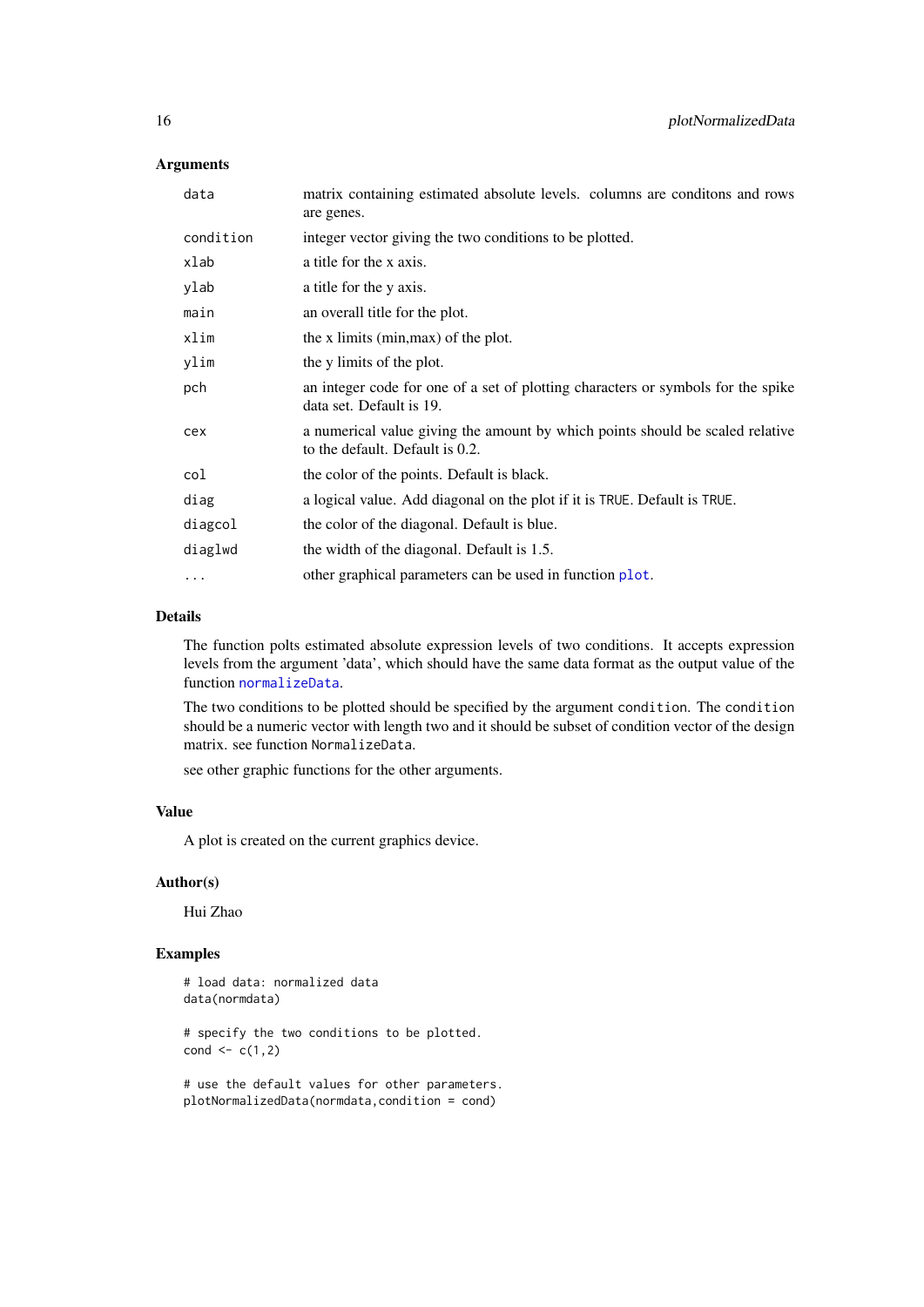<span id="page-16-0"></span>

### Description

plot spike known concentration and measured intensity of one array.

### Usage

```
plotSpikeCI(spike, parameter,array = 1, bc = FALSE, area = TRUE,
            meanpoint = TRUE,xlab = "log(Concentration)",
            ylab = "log(Intensity)", main = colnames(spike$R)[array],
            onlycalib = TRUE, xlim = NULL, ylim = NULL, pch = 19,
            cex = 0.2, meanpch = 21, meancex = 1, lwd = 1.5,
            cy5col = "red", cy3col = "green", ...}
```
### Arguments

| spike     | a SpikeList object.                                                                                                                                                                                                                                                                          |
|-----------|----------------------------------------------------------------------------------------------------------------------------------------------------------------------------------------------------------------------------------------------------------------------------------------------|
| parameter | a ParameterList object.                                                                                                                                                                                                                                                                      |
| array     | integer giving the array to be plotted.                                                                                                                                                                                                                                                      |
| bc        | a logical value. TRUE means background corrected measured intensities are used.<br>Default is FALSE.                                                                                                                                                                                         |
| area      | a logical value. TRUE means spot area is used to calculate measured intensities.<br>Namly, measured intensities are calculated by foreground intensities(or back-<br>ground corrected intensities, if bc is TRUE) multiply spot area. FALSE means<br>spot area is not used. Default is TRUE. |
| meanpoint | a logical value. TRUE is to show meanpoint of measured intensities with the same<br>concentration on the plot. FALSE means not show.                                                                                                                                                         |
| xlab      | a title for the x axis.                                                                                                                                                                                                                                                                      |
| ylab      | a title for the y axis.                                                                                                                                                                                                                                                                      |
| main      | an overall title for the plot.                                                                                                                                                                                                                                                               |
| onlycalib | a logical value. TRUE means only the calibration controls are on the plot. FALSE<br>means to plot all the spikes                                                                                                                                                                             |
| xlim      | the x limits (min, max) of the plot.                                                                                                                                                                                                                                                         |
| ylim      | the y limits of the plot.                                                                                                                                                                                                                                                                    |
| pch       | a integer code for one of plotting characters or symbols for the spike data set.<br>Default is 21.                                                                                                                                                                                           |
| cex       | a numerical value giving the amount by which the points which indicate spike<br>data set should be scaled relative to the default. Default is 0.4.                                                                                                                                           |
| meanpch   | a integer code for one of plotting characters or symbols for the meanpoints.<br>Default is 21.                                                                                                                                                                                               |
| meancex   | a numerical value giving the amount by which the meanpoints should be scaled<br>relative to the default value. Default is 1.                                                                                                                                                                 |
| lwd       | width of the model curves. Default is 1.5.                                                                                                                                                                                                                                                   |
| cy5col    | color of all symbols for cy5. Default is red.                                                                                                                                                                                                                                                |
| cy3col    | color of all symbols for cy3. Default is green.                                                                                                                                                                                                                                              |
| .         | other graphical parameters can be used in function plot.                                                                                                                                                                                                                                     |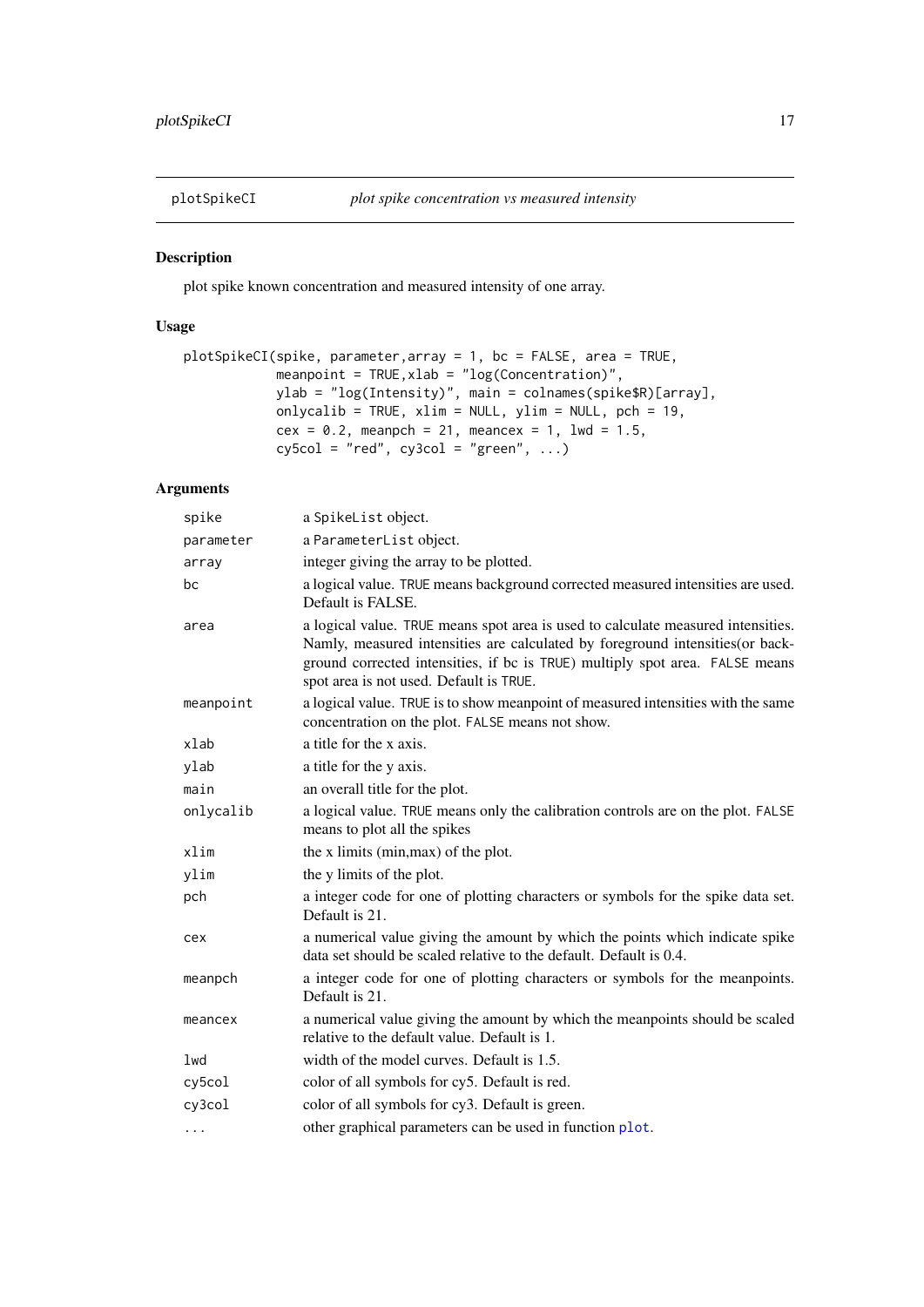#### Details

The function plots spike concentration and measured intensity of one array. array number is specified by the argument array. It accepts the concentration of given array from the agrument spike, which is a [SpikeList](#page-0-0) object. The measured intensities are calculated from spike. Four different ways can be used to calculate the measured intensities. Arguments bc and area are logical and their combinations are used for specifying the four differents ways. bc indicates using background correction or not. area indicates multipling spot area or not. The default value of these two arguments are bc = FALSE and area = TRUE.

In order to help data visualization, meanpoints and model curve can be added on the plot. And the arguments meanpoint and parameter are correspond to these. The meadians of every group of measured intensities which have the same concentration are shown on the polt if meanpoint is true. Model curves of both dye are shown if the arguement parameter is specified after parameter estimation.

### Value

A plot is created on the current graphics device.

#### Author(s)

Hui Zhao

#### See Also

see graphic functions [plot](#page-0-0), [par](#page-0-0)

#### Examples

# load data: spike data(spike) # specify the array to be plotted. array  $<-1$ # use the default values for other parameters. plotSpikeCI(spike,array=array) # after parameter estimation, the model curves can be shown on the plot. data(parameter) plotSpikeCI(spike,parameter,array=array)

<span id="page-17-1"></span>plotSpikeHI *plot hybridized target vs intensity*

### Description

With final parameter setting, plot the amount of hybridized targets and intensities of calibration controls.

<span id="page-17-0"></span>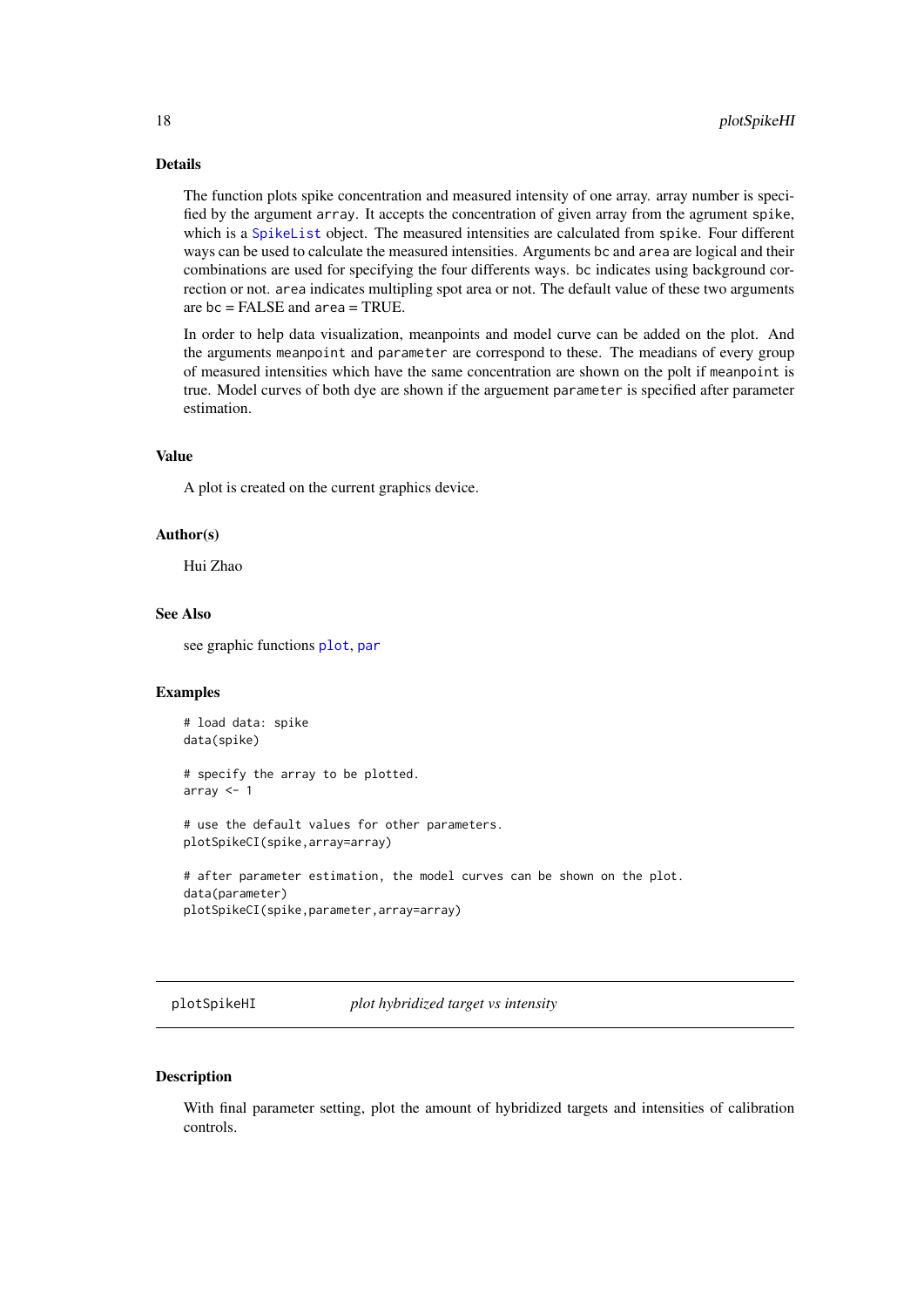### <span id="page-18-0"></span>plotSpikeHI 19

### Usage

```
plotSpikeHI(spike, parameter, array = 1, xlab = "log(Hybridized)",
           ylab = "log(Intensity)", main = colnames(spike$R)[array],
            xlim = NULL, ylim = NULL, pch = 19, cex = 0.2,
            cy5col = "black", cy3col = "black", noerror = TRUE,noepch = 19, noecex = 0.1, noecy5col = "lightpink",noecy3col = "lightblue", curve = TRUE, lwd = 1.5,
            curvecy5col = "red", curvecy3col = "green", ...)
```
### Arguments

| spike       | a SpikeList object.                                                                                                                                |
|-------------|----------------------------------------------------------------------------------------------------------------------------------------------------|
| parameter   | a ParameterList object.                                                                                                                            |
| array       | integer giving the array to be plotted.                                                                                                            |
| xlab        | a title for the x axis.                                                                                                                            |
| ylab        | a title for the y axis.                                                                                                                            |
| main        | an overall title for the plot.                                                                                                                     |
| xlim        | the x limits (min, max) of the plot.                                                                                                               |
| ylim        | the y limits of the plot.                                                                                                                          |
| pch         | an integer code for one of plotting characters or symbols for the spike data set.<br>Default is 19.                                                |
| cex         | a numerical value giving the amount by which the points which indicate spike<br>data set should be scaled relative to the default. Default is 0.2. |
| cy5col      | color of points for cy5. Default is black.                                                                                                         |
| cy3col      | color of points for cy3. Default is black.                                                                                                         |
| noerror     | a logical value. If it is TRUE, plot the amount of hybridized targets assuming<br>equal spot capacities. Default is TRUE.                          |
| noepch      | pch for the points with equal spot capacities. Default is 19.                                                                                      |
| noecex      | cex for the points with equal spot capacities. Default is 0.1.                                                                                     |
| noecy5col   | color for the points with equal spot capacities of cy5. Default is lightpink.                                                                      |
| noecy3col   | color for the points with equal spot capacities of cy3. Default is lightblue.                                                                      |
| curve       | a logical value. If it is TRUE, plot final parameter setting. Default is TRUE.                                                                     |
| lwd         | width of the parameter curves. Default is 1.5.                                                                                                     |
| curvecy5col | color of the parameter curves for cy5. Default is red.                                                                                             |
| curvecy3col | color of the parameter curves for cy3. Default is green.                                                                                           |
| $\cdots$    | other graphical parameters can be used in function 'plot'.                                                                                         |

### Details

The function plots hybridized targets vs measured intensities of one array. The argument array gives the array index to be plotted. The function accepts the spike concentrations from the argument spike and the estimated spot error for each spot from the argument parameter. The hyrbidized targets for each spot can be calculated by the following formula: formula.

The argument noerror says whether or not the hybridized targets, which are calculated by the above mentioned formula assuming equal spot capacities, are plotted. If they are plotted, other arguments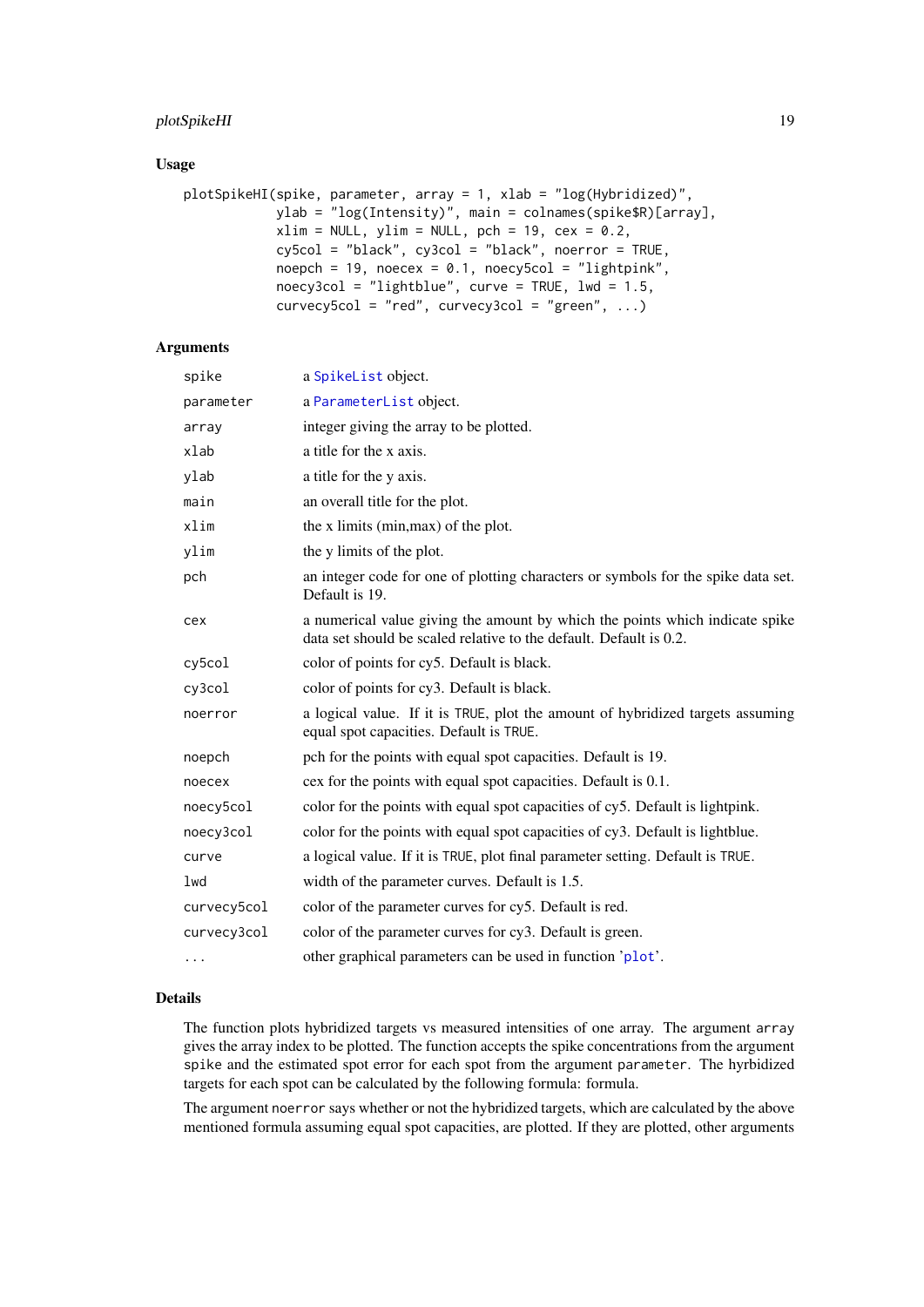like noepch,noecex,noecy5col and noecy3col are used to specify the type, the size and the color of the points.

Estimated parameter curves can be shown on the plot. Since model parameters are different for two colors, two parameter curves are expected for one array. The funciton accepts parameters of both colors from the argument parameter. If the curves are plotted, the arguments lwd, curvecy3col and curvecy5col are used to specify the width and color of the curves.

Details for the graphical parameters can be seen in function [plot](#page-0-0), [points](#page-0-0) and [curve](#page-0-0).

### Value

A plot is created on the current graphics device.

#### Author(s)

Hui Zhao

#### References

Engelen, K., Naudts, B., DeMoor, B., Marchal, K. (2006) A calibration method for estimating absolute expression levels from microarray data. Bioinformatics 22: 1251-1258.

#### Examples

```
# load data: spike and parameter
data(spike)
data(parameter)
# specify the array to be plotted.
array <-1# use the default values for other parameters
```

```
plotSpikeHI(spike,parameter,array=array)
```
plotSpikeRG *plot spike intensity R vs G*

#### Description

plot red intensity vs green intensity of spikes.

### Usage

```
plotSpikeRG(spike,parameter,RG,array = 1, bc = FALSE, area = TRUE,
            xlab = "log(Rintensity)", ylab = "log(Gintensity)",
            main = colnames(spike$R)[array], onlycalib = FALSE,
            xlim = NULL, ylim = NULL, pch = 19, cex = 0.3, col = "black",allpch = 19, allcex = 0.05, allcol = "lightgrey", diag = TRUE,
            diagcol = "grey", diaglwd = 1, curvecol = "blue",
            curvelwd = 1.5, calibtype = 1, adjusttype = 4, ...)
```
<span id="page-19-0"></span>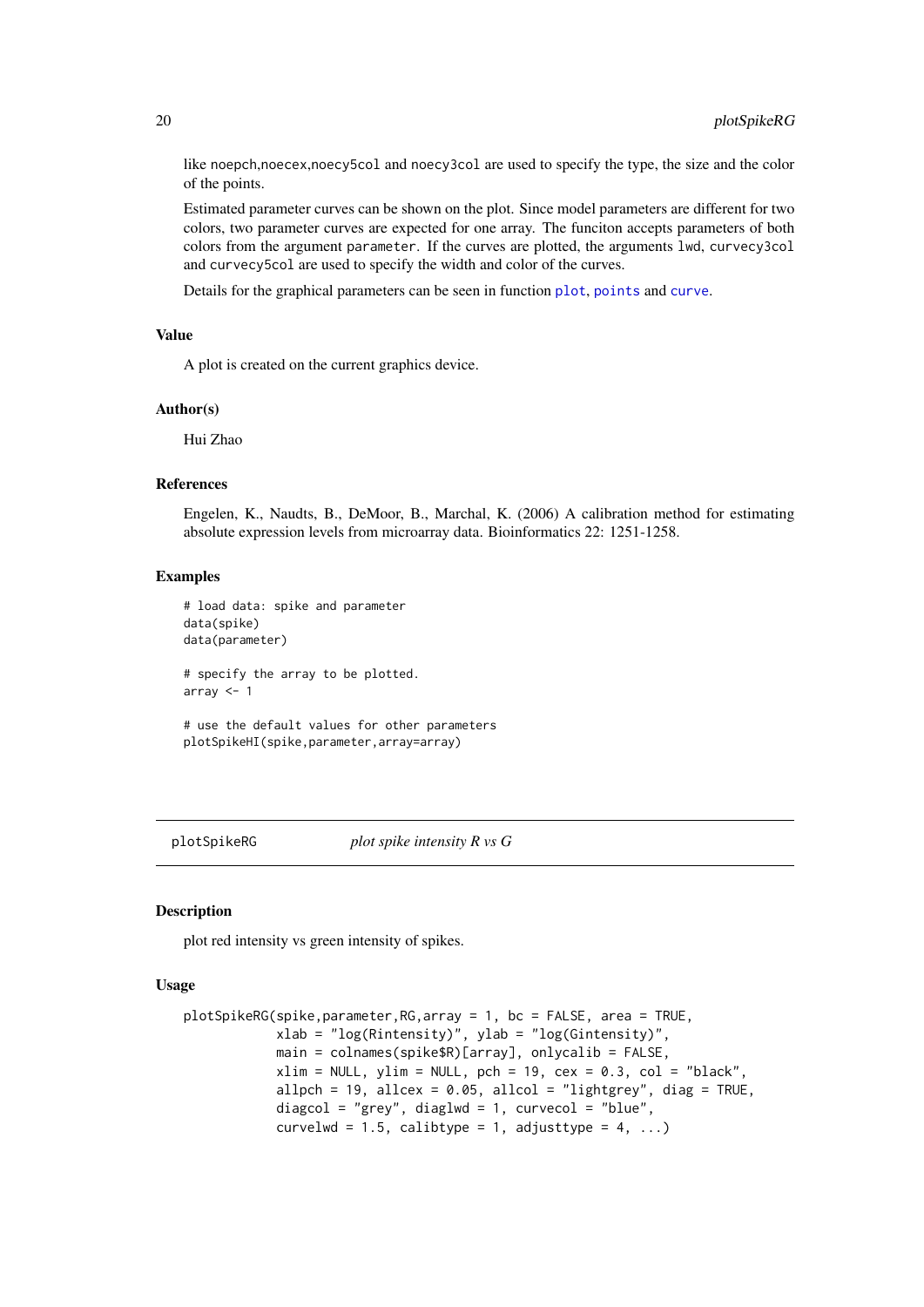## <span id="page-20-0"></span>plotSpikeRG 21

## Arguments

| spike      | a SpikeList object.                                                                                                                                                                                                                                                                          |
|------------|----------------------------------------------------------------------------------------------------------------------------------------------------------------------------------------------------------------------------------------------------------------------------------------------|
| parameter  | a ParameterList object                                                                                                                                                                                                                                                                       |
|            | If parameter argument is sepcified, model curves are shown on the plot.                                                                                                                                                                                                                      |
| RG         | a RGList_CALIB object. If parameter argument is specified, this argument is<br>obligated. More description in Detail section.                                                                                                                                                                |
| array      | integer giving the array to be plotted.                                                                                                                                                                                                                                                      |
| bc         | a logical value. TRUE means background corrected measured intensities are used.<br>Default is FALSE.                                                                                                                                                                                         |
| area       | a logical value. TRUE means spot area is used to calculate measured intensities.<br>Namly, measured intensities are calculated by foreground intensities(or back-<br>ground corrected intensities, if bc is TRUE) multiply spot area. FALSE means<br>spot area is not used. Default is TRUE. |
| xlab       | a title for the x axis.                                                                                                                                                                                                                                                                      |
| ylab       | a title for the y axis.                                                                                                                                                                                                                                                                      |
| main       | an overall title for the plot.                                                                                                                                                                                                                                                               |
| onlycalib  | a logical value. TRUE means only the calibration controls are on the plot. FALSE<br>means to plot all the spikes                                                                                                                                                                             |
| xlim       | the x limits (min, max) of the plot.                                                                                                                                                                                                                                                         |
| ylim       | the y limits (min, max) of the plot.                                                                                                                                                                                                                                                         |
| pch        | an integer code for one of a set of plotting characters or symbols for the spike<br>data set. Default is 21.                                                                                                                                                                                 |
| cex        | a numerical value giving the amount by which the points which indicate spike<br>data set should be scaled relative to the default. Default is 0.3.                                                                                                                                           |
| col        | the color of the points indicating spike data set. Default is black.                                                                                                                                                                                                                         |
| allpch     | an integer code for one of a set of plotting characters or symbols for the spike<br>data set. Default is 19.                                                                                                                                                                                 |
| allcex     | a numerical value giving the amount by which the points which indicate all data<br>set should be scaled relative to the default. Default is 0.05.                                                                                                                                            |
| allcol     | the color of the points indicating all data set. Default is lightgrey.                                                                                                                                                                                                                       |
| diag       | a logical value. Add diagonal on the plot if it is TRUE. Default is TRUE.                                                                                                                                                                                                                    |
| diagcol    | the color of the diagonal. Default is grey.                                                                                                                                                                                                                                                  |
| diaglwd    | the width of the diagonal. Default is 1.                                                                                                                                                                                                                                                     |
| curvecol   | the color of the model curves. Default is blue.                                                                                                                                                                                                                                              |
| curvelwd   | the width of the model curves for calibration control spikes. Default is 1.5.                                                                                                                                                                                                                |
| calibtype  | the line type of the model curves for calibration control spikes. Default is 1.                                                                                                                                                                                                              |
| adjusttype | the line type of the model curves (using parameter after adjustment) for calibra-<br>tion control spikes. Default is 4.                                                                                                                                                                      |
| .          | other graphical parameters can be used in function plot.                                                                                                                                                                                                                                     |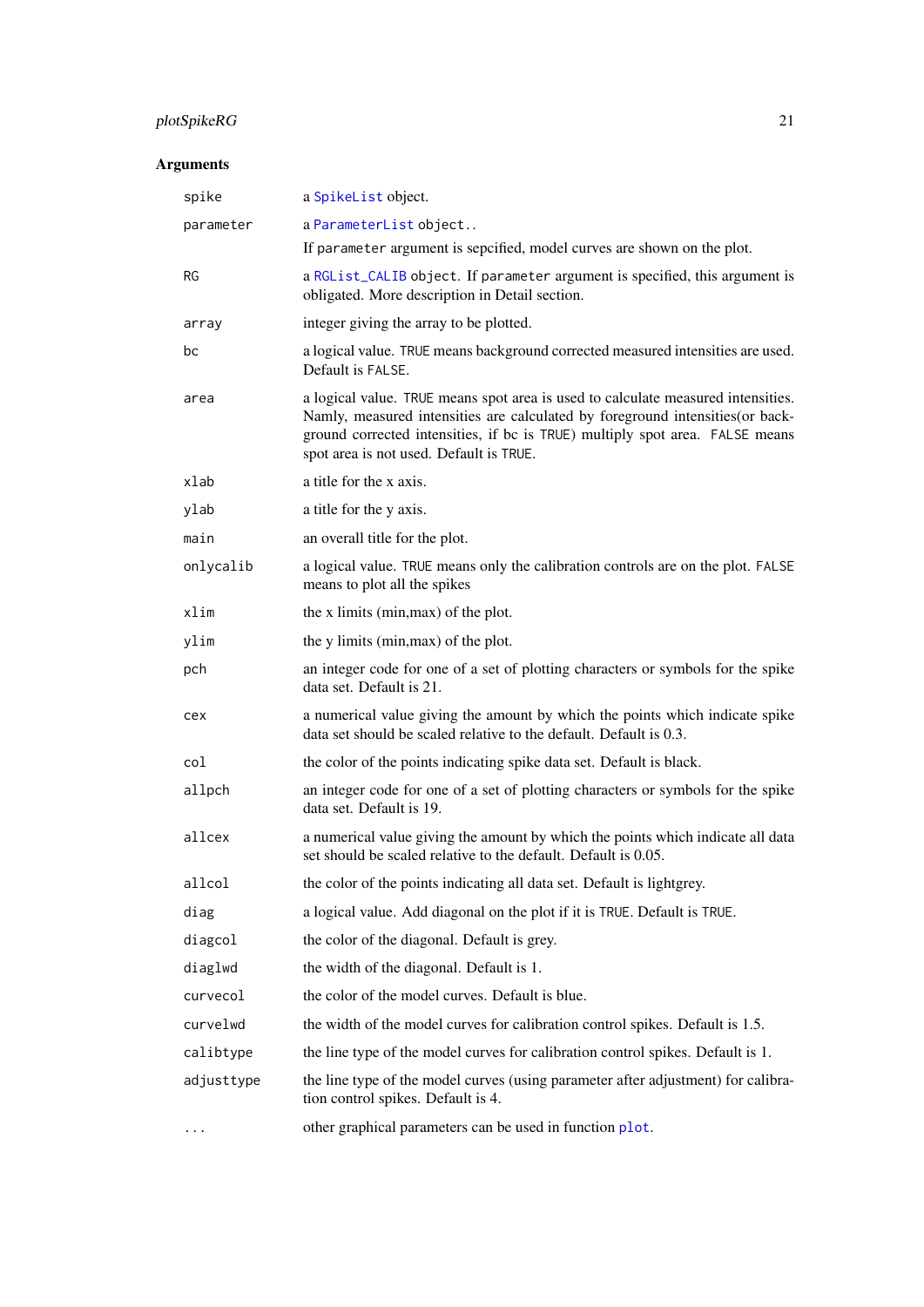### Details

The function plots red vs green measured intensities of spikes of one array. The argument array gives the array index to be plotted.

If parameter estimation is done, the model curves can be plotted by giving the argument parameter. And if the argument parameter is specified, the argument RG is obligated. The combination of these two arguments is used to compare how the model fits to the spike and to the whole data set. More details about the usage of this function refers to the readme file of this package.

It supports different ways to calculate the measured intensities. Arguments bc and area are logical and their combinations are used for specifying four differents ways. bc indicates using background correction or not. area indicates multipling spot area or not. The default value of these two arguments are bc = FALSE and area = TRUE.

see other graphic functions for the other arguments.

### Value

A plot is created on the current graphics device.

### Author(s)

Hui Zhao

#### Examples

```
# load data: spike
data(spike)
# specify the array to be plotted.
array <-1# use the default values for other arguments
plotSpikeRG(spike,array=array)
# after parameter estimation, the model curves can be shown on the plot.
data(parameter)
data(RG)
plotSpikeRG(spike,parameter,RG)
```
plotSpikeSpotError *plot spot error of spikes.*

#### Description

Plot spot error of spikes. Three types of plots are avaible: histogram, boxplot and density.

### Usage

```
plotSpikeSpotError(parameter, array = 1, plottype = "hist", width = 1,
                   plotnames = NULL, main = NULL, ...)
```
<span id="page-21-0"></span>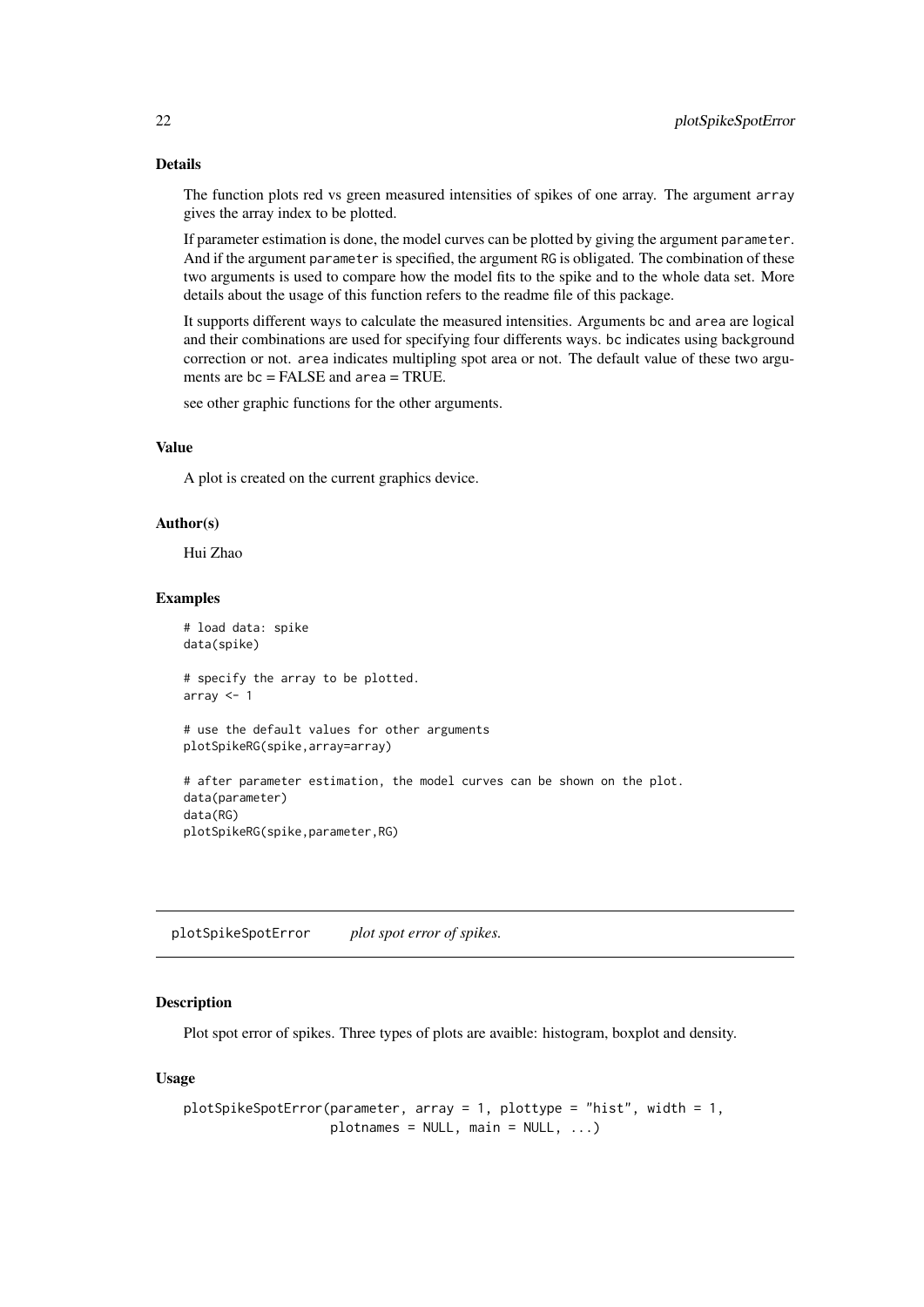#### <span id="page-22-0"></span>plotSpikeSpotError 23

### Arguments

| parameter         | a ParameterList object.                                                                                                                                                                                                        |
|-------------------|--------------------------------------------------------------------------------------------------------------------------------------------------------------------------------------------------------------------------------|
| array             | integer giving the array to be plotted.                                                                                                                                                                                        |
| plottype          | string giving the type of plot.                                                                                                                                                                                                |
| width             | needed for density plot. This exists for compatibility with S; if given, and bw<br>is not, will set bw to width if this is a character string, or to a kernel-dependent<br>multiple of width if this is numeric. Default is 1. |
| plotnames         | needed for boxplot. group labels which will be printed under each boxplot.                                                                                                                                                     |
| main              | an overall title for the plot.                                                                                                                                                                                                 |
| $\cdot\cdot\cdot$ | other parameters can be used according to the plottype user specified.                                                                                                                                                         |

#### Details

The function plots spot error of one array on different types of plots. Three types, which are histogram, boxplot and density function, are available now. The argument plottype is used for giving the plot type. It should be one of the following three types: "hist", "boxplot" and "dens". The argument array gives the array index to be plotted.

The function accepts estimated spot error from the argument parameter.

### Value

A plot is created on the current graphics device.

### Author(s)

Hui Zhao

### See Also

[hist](#page-0-0), [boxplot](#page-0-0) and [plot](#page-0-0) in the graphics package.

[density](#page-0-0) in the stats package.

### Examples

```
# load data: parameter
data(parameter)
```
# specify the array to be plotted. array <- 1

```
# plot histogram
plotSpikeSpotError(parameter,array=array,plottype="hist")
# plot boxplot
plotSpikeSpotError(parameter,array=array,plottype="boxplot",plotnames=NULL)
# plot density function
plotSpikeSpotError(parameter,array=array,plottype="dens",width=1)
```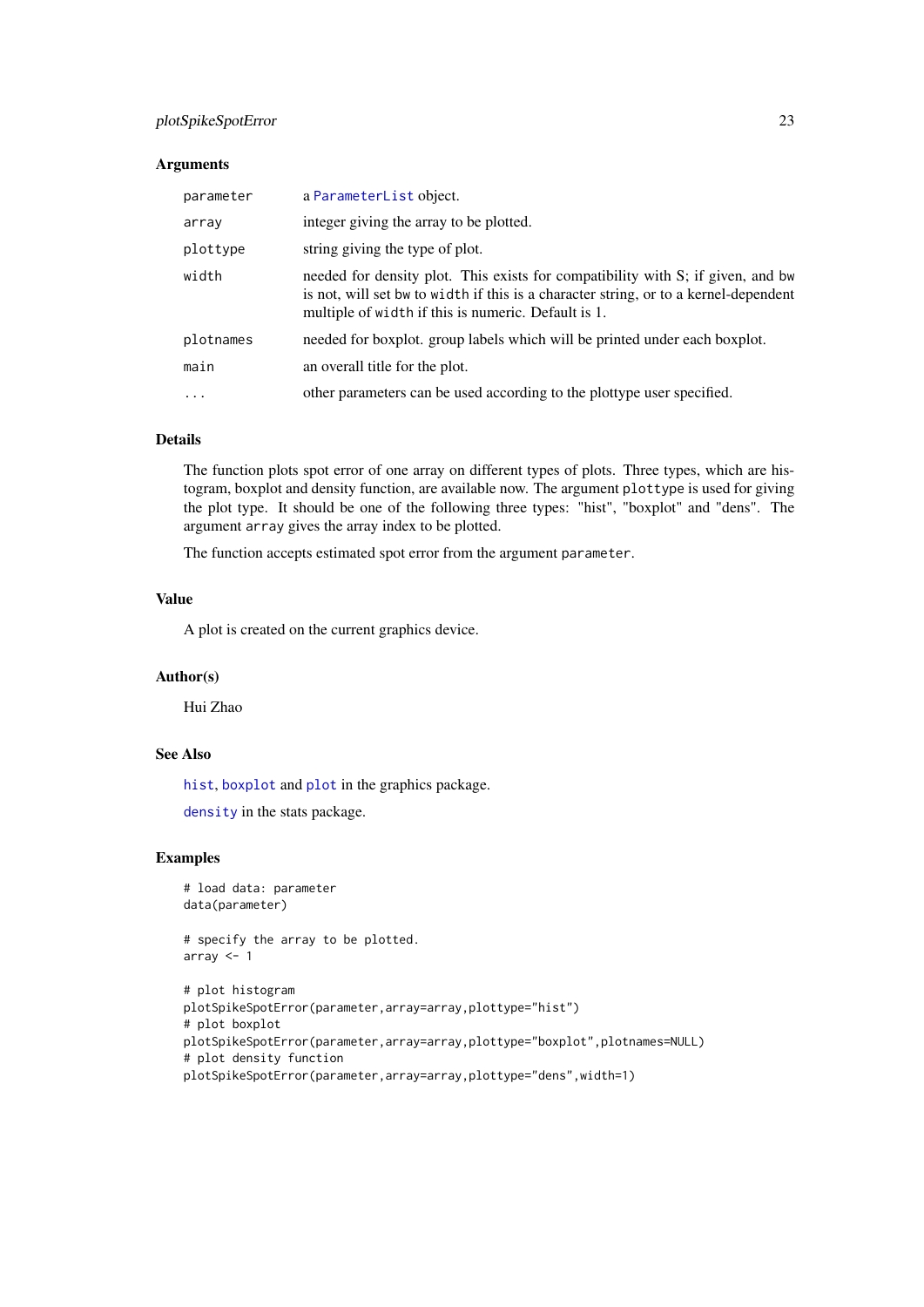<span id="page-23-1"></span><span id="page-23-0"></span>

### Description

Reads an RGList\\_CALIB from a series of microarray image analysis output files

### Usage

```
read.rg(files = NULL, source = "generic", path = NULL, ext = NULL,
        names = NULL, columns = NULL, other.columns = NULL,
        annotation = NULL, wt. fun = NULL, verbose = TRUE, sep = "\t",
        quote = NULL, DEBUG = FALSE, ...)
```
### Arguments

| files         | character vector giving the names of the files containing image analysis output<br>or, for Imagene data, a character matrix of names of files. If omitted, then all<br>files with extension ext in the specified directory will be read in alphabetical<br>order.                                                                                    |
|---------------|------------------------------------------------------------------------------------------------------------------------------------------------------------------------------------------------------------------------------------------------------------------------------------------------------------------------------------------------------|
| source        | character string specifying the image analysis program which produced the out-<br>put files. Choices are "generic", "agilent", "arrayvision", "bluefuse",<br>"genepix", "genepix.custom", "genepix.median",<br>"imagene", "quantarray", "scanarrayexpress", "smd.old", "smd",<br>"spot" or "spot.close.open".                                        |
| path          | character string giving the directory containing the files. The default is the cur-<br>rent working directory.                                                                                                                                                                                                                                       |
| ext           | character string giving optional extension to be added to each file name                                                                                                                                                                                                                                                                             |
| names         | character vector of names to be associated with each array as column name.<br>Defaults to removeExt(files).                                                                                                                                                                                                                                          |
| columns       | list with fields R, G, Rb, Gb, RArea and GArea giving the column names to be<br>used for red foreground, green foreground, red background, green background,<br>red area and green area respectively. Or, in the case of Imagene data, a list with<br>fields f and b. This argument is optional if source is specified, otherwise it is<br>required. |
| other.columns | character vector of names of other columns to be read containing spot-specific<br>information                                                                                                                                                                                                                                                        |
| annotation    | character vector of names of columns containing annotation information about<br>the probes                                                                                                                                                                                                                                                           |
| wt.fun        | function to calculate spot quality weights                                                                                                                                                                                                                                                                                                           |
| verbose       | logical, TRUE to report each time a file is read                                                                                                                                                                                                                                                                                                     |
| sep           | the field separator character                                                                                                                                                                                                                                                                                                                        |
| quote         | character string of characters to be treated as quote marks                                                                                                                                                                                                                                                                                          |
| <b>DEBUG</b>  | a logical value, if TRUE, a series of echo statements will be printed for each<br>file. Details on the file, skip, and selected columns in a colClasses format for<br>read.table will be displayed.                                                                                                                                                  |
| $\cdots$      | any other arguments are passed to read. table.                                                                                                                                                                                                                                                                                                       |
|               |                                                                                                                                                                                                                                                                                                                                                      |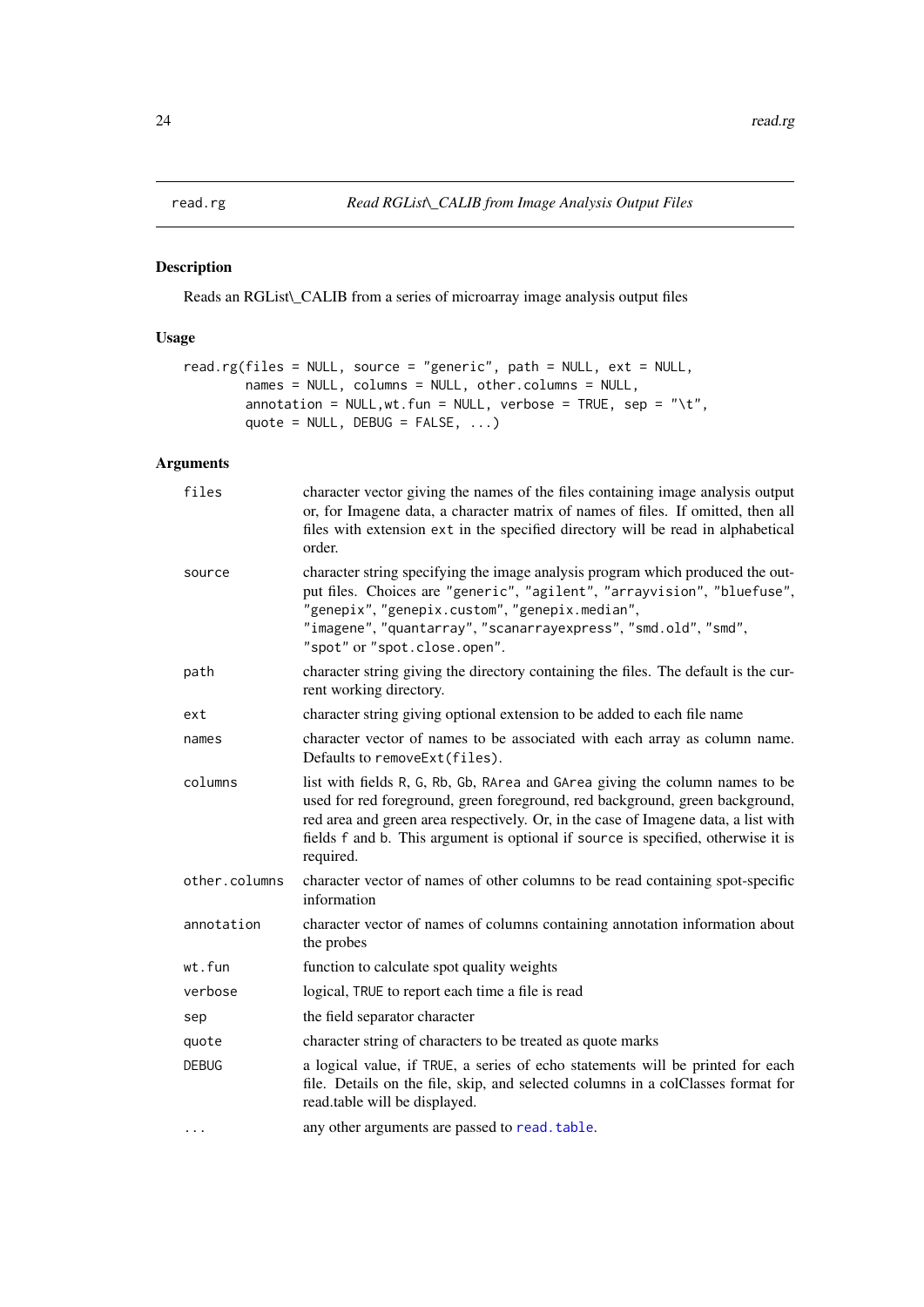#### <span id="page-24-0"></span>read.rg 25

### Details

This is the main data input function for CALIB package. It has the similar usage as the read.maimages function in limma package. The output of the function is an RGList\_CALIB object. However,there are two more fields - \$RArea and \$GArea than RGList object in limma package. These two fields contain spot area of each color. More details see read.maimages in limma package.

### Value

An [RGList\\_CALIB](#page-0-0) object containing the components

| $\mathsf{R}$ | matrix containing the red channel foreground intensities for each spot for each<br>array.                                                                                                                                                                |
|--------------|----------------------------------------------------------------------------------------------------------------------------------------------------------------------------------------------------------------------------------------------------------|
| G            | matrix containing the green channel foreground intensities for each spot for each<br>array.                                                                                                                                                              |
| <b>Rb</b>    | matrix containing the red channel background intensities for each spot for each<br>array.                                                                                                                                                                |
| Gb           | matrix containing the green channel background intensities for each spot for<br>each array.                                                                                                                                                              |
| RArea        | matrix containing the red spot area for each spot for each array.                                                                                                                                                                                        |
| GArea        | matrix containing the green spot area for each spot for each array.                                                                                                                                                                                      |
| weights      | spot quality weights, if wt. fun is given                                                                                                                                                                                                                |
| other        | list containing matrices corresponding to other. columns if given                                                                                                                                                                                        |
| genes        | data frame containing annotation information about the probes, for example<br>gene names and IDs and spatial positions on the array, currently set only if<br>source is "agilent", "genepix" or source="imagene" or if the annotation<br>argument is set |
| targets      | data frame with column FileName giving the names of the files read                                                                                                                                                                                       |
| source       | character string giving the image analysis program name                                                                                                                                                                                                  |
| printer      | list of class PrintLayout, currently set only if source="imagene"                                                                                                                                                                                        |

### Author(s)

Hui Zhao

#### References

[read.maimages](#page-0-0) in limma package

### See Also

'read.rg' is based on [read.table](#page-0-0) in the base package

### Examples

# Read all .gpr files from current working directory.

```
# files <- dir(pattern="*\.gpr$")
```
# RG <- read.rg(files,"genepix")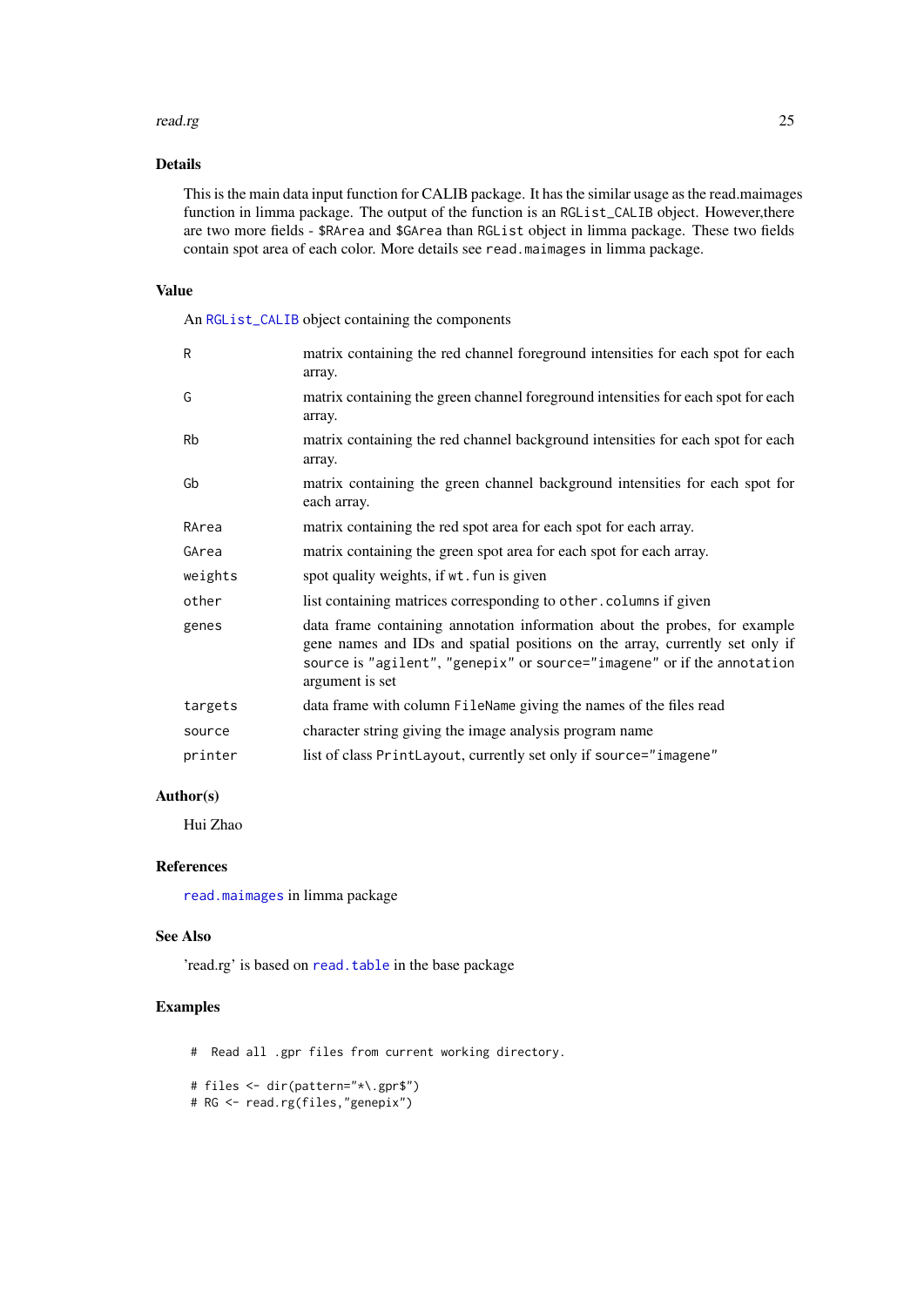<span id="page-25-1"></span><span id="page-25-0"></span>

#### Description

Reads a SpikeList from a given RGList\\_CALIB object and user specified concentration files

#### Usage

```
read.spike(RG, file = NULL, path = NULL, ext = NULL, sep = "\t", conccol,
           regexpcol, different = FALSE, ...)
```
#### Arguments

| RG        | a RGList_CALIB object.                                                                                                                                                                                                                             |
|-----------|----------------------------------------------------------------------------------------------------------------------------------------------------------------------------------------------------------------------------------------------------|
| file      | character string giving the name of the concentration file.                                                                                                                                                                                        |
| path      | character string giving the directory containing the file. Can be omitted if the<br>file is in the current working directory.                                                                                                                      |
| ext       | character string giving optional extension to be added to each file name.                                                                                                                                                                          |
| sep       | field separator character.                                                                                                                                                                                                                         |
| conccol   | list with fields RConc, GConc giving the column names to be used for red and<br>green concentration in the concentration file.                                                                                                                     |
| regexpcol | character vector giving regular expressions in the concentration file.                                                                                                                                                                             |
| different | a logical value. TRUE means that different arrays use different spikes. So every<br>array should have one concentration file. FALSE means that different arrays use<br>the same spike and only one concentration file is needed. Default is FALSE. |
| $\ddotsc$ | any other arguments are passed to read. table.                                                                                                                                                                                                     |

#### Details

This is the function to generate SpikeList in the CALIB package. SpikeList contains all the information for the spikes. This function exacts foreground and background intensities and spot area from RGList\ CALIB, which is generated from funtion [read.rg](#page-23-1). Also this funtion reads concentrations for each spike from a user-specified concentration file (or more than one concentration files if different arrays use different spikes).

For the concentration file, it should contain the following columns: regular expression, red and green concentrations and spike type. Spike type should be in the set of Calibration, Ratio and Negative.

See the CALIB User's Guide for the example of this function.

#### Value

An [SpikeList](#page-0-0) object containing the components

- R matrix containing the red channel foreground intensities for each spot for each array.
- G matrix containing the green channel foreground intensities for each spot for each array.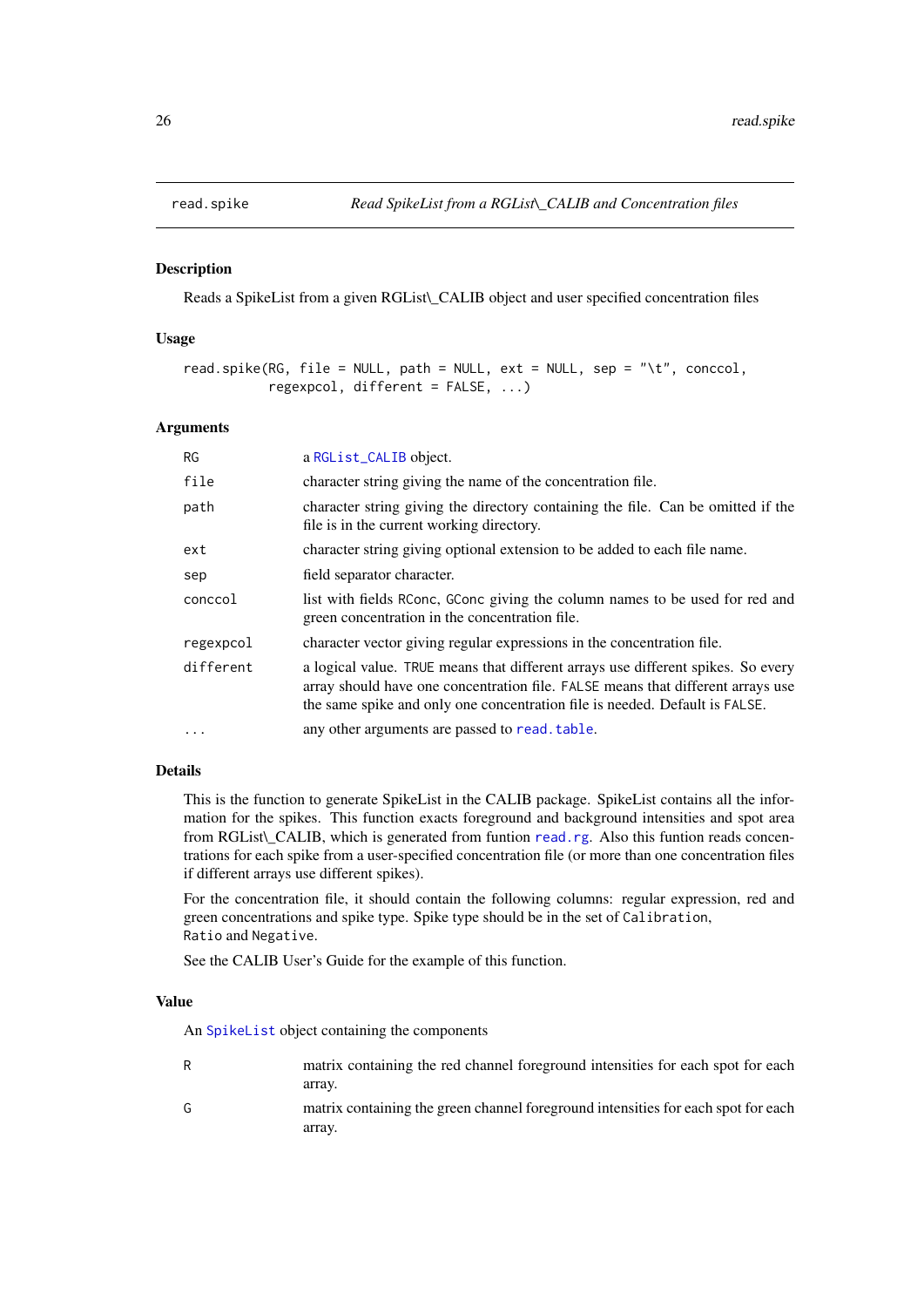<span id="page-26-0"></span>

| <b>Rb</b> | matrix containing the red channel background intensities for each spike for each<br>array.                                            |
|-----------|---------------------------------------------------------------------------------------------------------------------------------------|
| Gb        | matrix containing the green channel background intensities for each spike for<br>each array.                                          |
| RArea     | matrix containing the red spot area for each spike for each array.                                                                    |
| GArea     | matrix containing the green spot area for each spike for each array.                                                                  |
| RConc     | matrix containing the red concentration for each spike for each array.                                                                |
| GConc     | matrix containing the green concentration for each spike for each array.                                                              |
| genes     | data frame containing annotation information about the probes, for example,<br>spike types and IDs and spatial positions on the array |

#### Author(s)

Hui Zhao

#### References

 $\sim$ put references to the literature/web site here  $\sim$ 

<span id="page-26-1"></span>RG *Experiment Data: RGList\\_CALIB Example*

#### Description

This [RGList\\_CALIB](#page-0-0) object represents microarray data of two arrays.

It is generated by function [read.rg](#page-23-1) from raw data files.

### Usage

data(RG)

### Format

RG is an RGList\_CALIB object containing the following list components:  $\$R,\$G,\$Rb,\$Gb$ , \\$RArea,\\$GArea,\\$targets,\\$source and \\$genes. It represents two microarrays and 19749 clones.

### Source

This comes from a publicly avaible dataset, consisting 14 hybridizations. From this RG, two out of these fourteen are chosen. The experiment design of these two are color flip. Except for cDNA probes, external control spikes are also spotted on the arrays. There are 192 ratio controls, 480 calibration controls,24 negative controls and 72 utility controls.

For more information, see the reference.

#### References

Engelen, K., Naudts, B., DeMoor, B., Marchal, K. (2006) A calibration method for estimating absolute expression levels from microarray data. Bioinformatics 22: 1251-1258.

Hilson,P.,et al. (2004) Versatile gene-specific sequence tags for Arabidopsis functional genomics: transcript profiling and reverse genetics applications. Genome Res. 14, 2176-2189.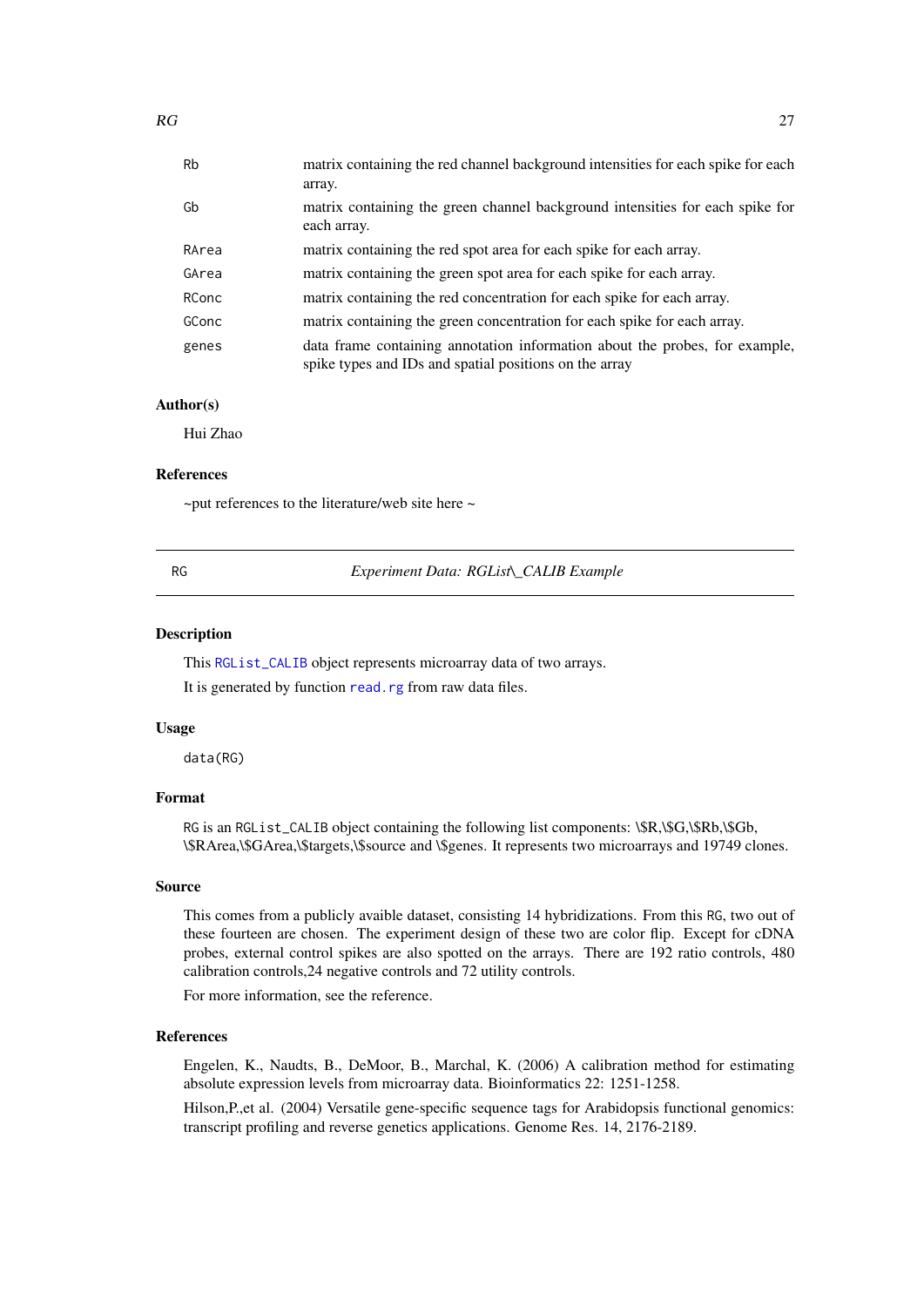### Examples

data(RG)

RGList\_CALIB-class *Red, Green Intensity List - Class*

### Description

A simple list-based class for storing red and green channel foreground and background intensities for a batch of spotted microarrays. It is a extension of the RGList in the LIMMA package.

#### Objects from the Class

Objects can be created by calls of the form new("RGList\_CALIB",RG), where RG is a list. In the CALIB package, RGList\\_CALIB objects are normally generated by read.rg.

#### List Components

objects should contain the following list components:

- R: numeric matrix containing the red(Cy5) foreground intensities. Rows correspond to spots and columns to arrays.
- G: numeric matrix containing the green(Cy3) foreground intensities.
- Rb: numeric matrix containing the  $red(Cy5)$  background intensities.
- Gb: numeric matrix containing the green $(Cy3)$  background intensities.
- RArea: numeric matrix containing the red(Cy5) spot areas.
- GArea: numeric matrix containing the green(Cy3) spot areas.

Optional components include:

- weights: numeric matrix containing relative spot quality weights. Should be non-negative.
- printer: list containing information on the process used to print the spots on the arrays. See [read.rg](#page-23-1).
- genes: data.frame containing information on the genes spotted on the arrays. Should include a character column Name containing names for the genes or controls.
- targets: data.frame containing information on the target RNA samples. Should include factor or character columns Cy3 and Cy5 specifying which RNA was hybridized to each array.
- other: list containing numeric matrices of other spot-specific information.

All of the matrices should have the same dimensions. The row dimension of targets should match the column dimension of the matrices.

### Extends

Class "list", from data part. Class "LargeDataObject", directly. Class "vector", by class "list".

<span id="page-27-0"></span>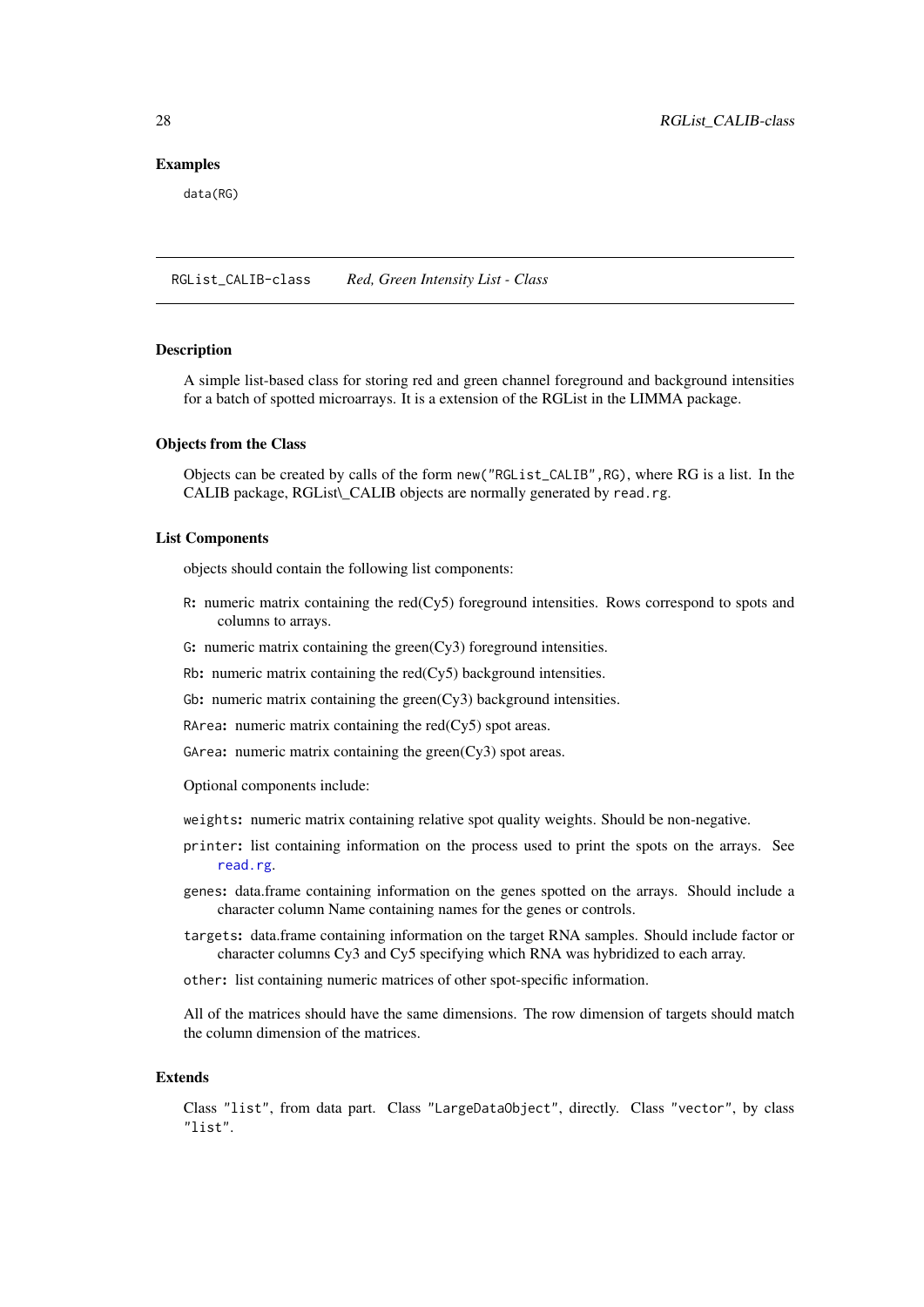#### <span id="page-28-0"></span>spike 29 and 20 and 20 and 20 and 20 and 20 and 20 and 20 and 20 and 20 and 20 and 20 and 20 and 20 and 20 and

#### Methods

This class inherits directly from class List so any operation appropriate for lists will work on objects of this class. In addition, RGList\\_CALIB objects can be [subsetted](#page-0-0), [combined](#page-0-0) and [merge](#page-9-1). RGList\ CALIB objects will return [dim](#page-4-1)ensions and hence functions such as dim, [dimnames](#page-5-1), [nrow](#page-0-0) and [ncol](#page-0-0) are defined. RGList\\_CALIB also inherit a [show](#page-0-0) method from the virtual class [LagerDataObject](#page-0-0), which means that RGList\\_CALIB objects will print in a compact way.

In the CALIB package, RGList\\_CALIB objects are mainly for storing microarray data and they are used to pass microarray data into functions such as [estimateParameter](#page-6-1) or [normalizeData](#page-10-1).

#### Author(s)

Hui Zhao

#### References

RGList in the limma package

#### See Also

[RGList](#page-0-0) and [LargeDataObject](#page-0-0) in limma packge.

<span id="page-28-1"></span>spike *Experiment Data: SpikeList Example*

#### Description

This [SpikeList](#page-0-0) object contains all the spikes in dataset

[RG](#page-26-1).It is generated by the function [read.spike](#page-25-1) from RG and user-specified concentraion file in the CALIB package.

#### Usage

data(spike)

#### Format

spike is an SpikeList object containing the following list components: \\$R,\\$G,\\$Rb,\\$Gb, \\$RArea,\\$GArea,\\$RConc,\\$GConc and \\$genes. It represents two microarrays and 600 spikes, including 480 calibration controls, 96 ratio controls and 24 negative controls.

### Source

For the source information, see the introduction of dataset RG.

### References

dataset RG.

Engelen, K., Naudts, B., DeMoor, B., Marchal, K. (2006) A calibration method for estimating absolute expression levels from microarray data. Bioinformatics 22: 1251-1258.

Hilson,P.,et al. (2004) Versatile gene-specific sequence tags for Arabidopsis functional genomics: transcript profiling and reverse genetics applications. Genome Res. 14, 2176-2189.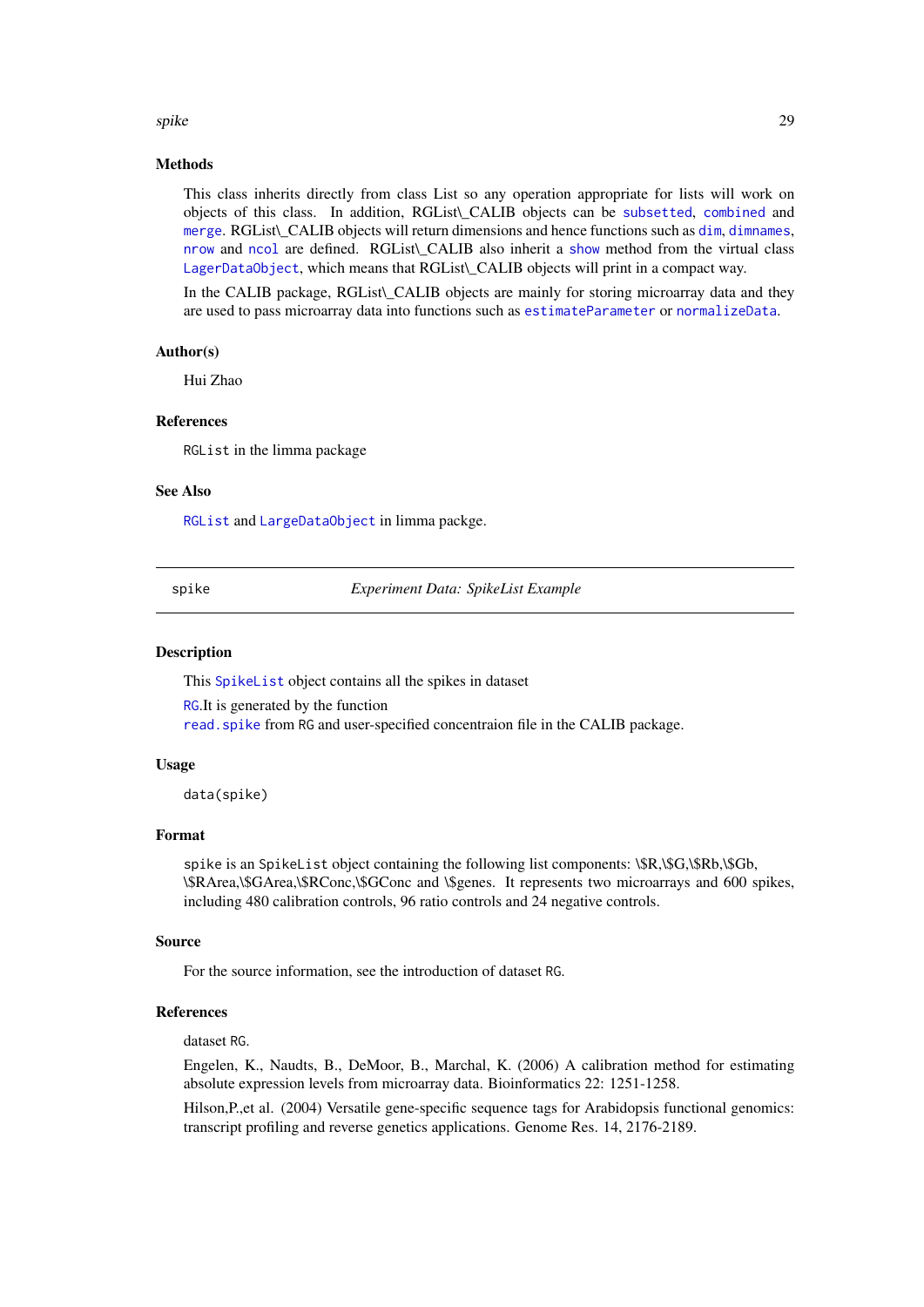#### Examples

data(spike)

```
plotSpikeRG(spike,array=1)
```
SpikeList-class *Class "SpikeList" - Spike Intensity and Concentration List*

### Description

A simple list-based class for storing red and green channel foreground and background intensities, spot area and concentrations for external control spike on spotted microarray.

#### Objects from the Class

Objects can be created by calls of the form new("SpikeList",spike) where spike is a list. In the CALIB package, SpikeList objects are normally generated by function [read.spike](#page-25-1).

#### List Components

Objects should contain the following list components:

- R: numeric matrix containing the red(Cy5) foreground intensities of all external control spikes on arrays. Rows correspond to spikes and columns to arrays.
- G: numeric matrix containing the green( $Cy3$ ) foreground intensities of all external control spikes on arrays.
- Rb: numeric matrix containing the red(Cy5) background intensities of all external control spikes on arrays.
- Gb: numeric matrix containing the green $(Cy3)$  background intensities of all external control spikes on arrays.
- RArea: numeric matrix containing the red(Cy5) spot areas of all external control spikes on arrays.
- GArea: numeric matrix containing the green(Cy3) spot areas of all external control spikes on arrays.
- RConc: numeric matrix containing the red(Cy5) known concentrations of all external control spikes on arrays.
- GConc: numeric matrix containing the green(Cy3) know concentrations of all external control spikes on arrays.
- genes: data.frame containing information on spikes spotted on the arrays. Should include a character column Name containing names for all the spikes.

All of the matrices should have the same dimensions.

### Extends

Class "list", from data part. Class "vector", by class "list".

<span id="page-29-0"></span>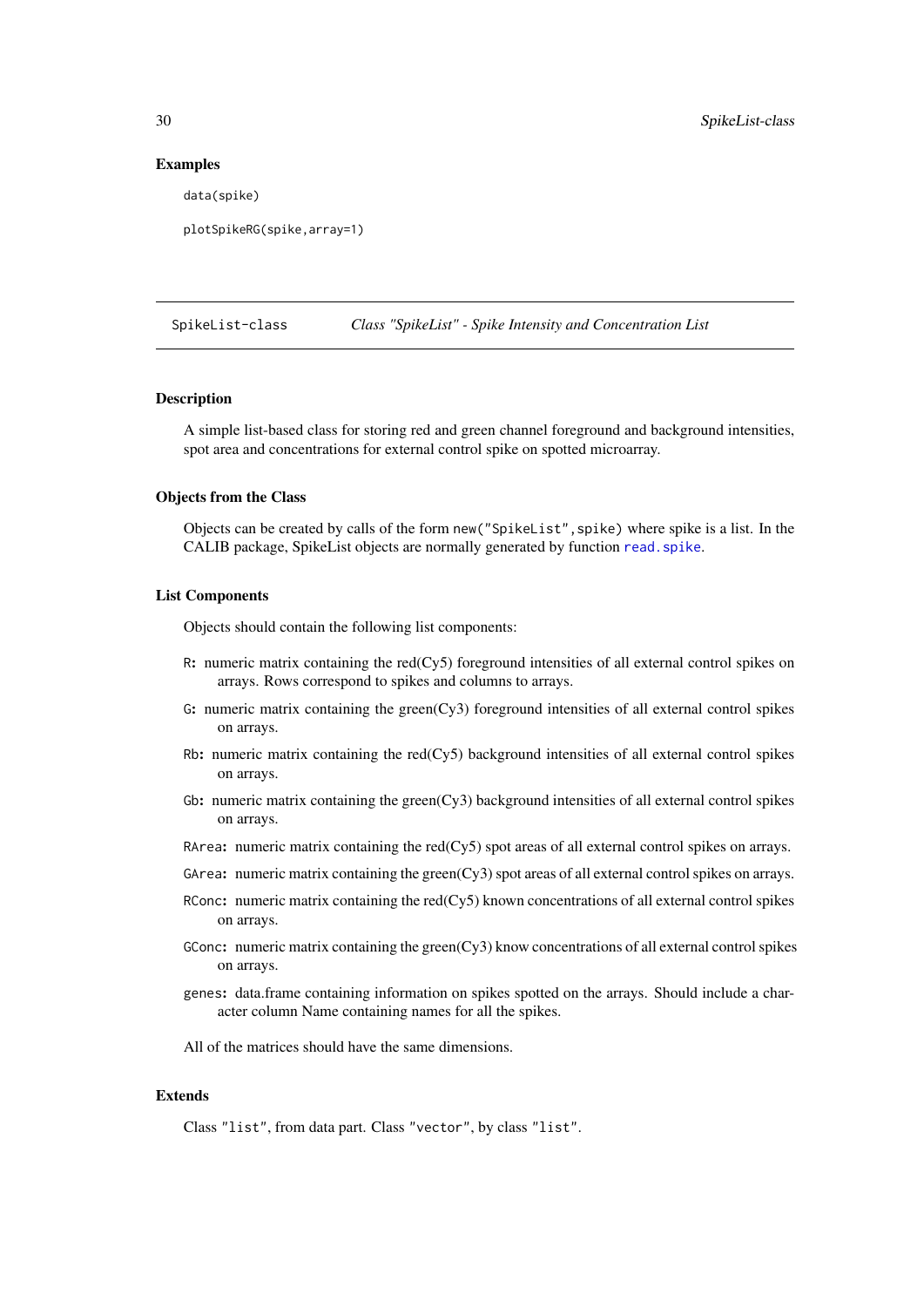#### <span id="page-30-0"></span>subsetting 31

### Methods

This class inherits directly from class List, so any operation appropriate for lists will work on objects of this class. In addition, SpikeList objects can be [subsetted](#page-0-0), [combined](#page-0-0) and [merged](#page-0-0). SpikeList objects will return dimensions and hence functions such as [dim](#page-4-1), [dimnames](#page-5-1), [nrow](#page-0-0) and [ncol](#page-0-0) are defined. Generic method [show](#page-0-0) is applied on SpikeList, so SpikeList will print in a compact way.

SpikeList objects are used on functions such as [estimateParameter](#page-6-1) or on some other data visualization functions like [plotSpikeHI](#page-17-1) in the CALIB package.

### Author(s)

Hui Zhao

### References

the limma package

#### See Also

[RGList\\_CALIB](#page-0-0).

[RGList](#page-0-0) in limma package.

<span id="page-30-1"></span>subsetting *Subset of RGList\\_CALIB, SpikeList or ParameterList object*

#### Description

Exact a subset of an RGList\\_CALIB, SpikeList or ParameterList object.

### Usage

```
## S3 method for class 'RGList_CALIB'
object[i, j, ...]
```
### Arguments

| obiect | an object of class RGL ist_CALIB or SpikeList.                                      |
|--------|-------------------------------------------------------------------------------------|
| i,j    | subscripts. i is the subscripts of the spots and j is the subscripts of the arrays. |
| .      | not used                                                                            |

### Details

i,j may take any values acceptable for the matrix components of object.

### Value

An object of the same class as object containing the data with specified subset of spots and arrays.

### Author(s)

Hui Zhao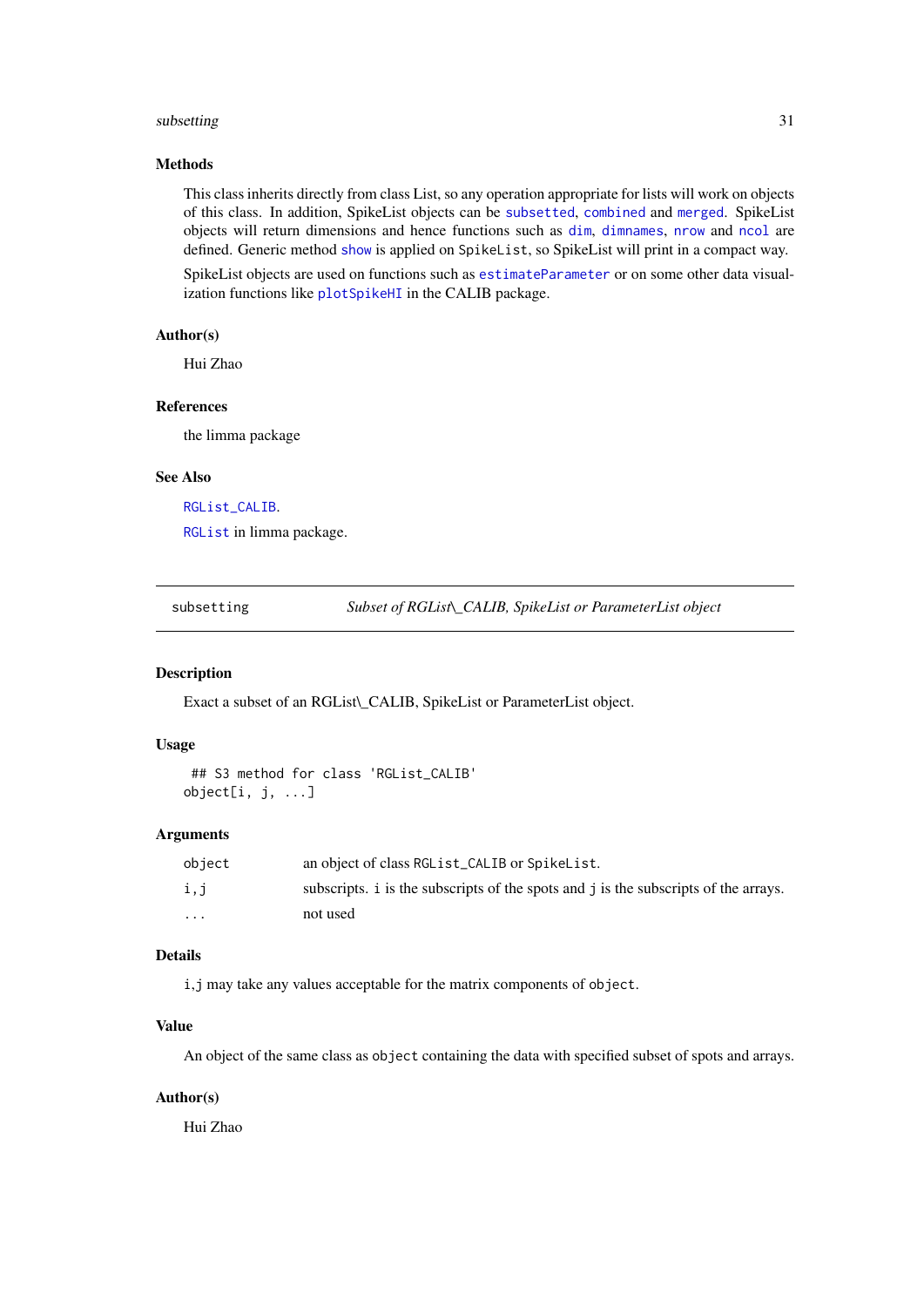<span id="page-31-0"></span>32 subsetting

### References

[subsetting](#page-30-1) in limma package

### See Also

[subsetting](#page-30-1) in the limma package

### Examples

RG[1:2,1:2]

```
# for RGList_CALIB
R <- G <- matrix(1:8,4,2)
rownames(R) <- rownames(G) <- c("g1","g2","g3","g4")
colnames(R) \le colnames(G) \le c("a1","a2")
RG <- new("RGList_CALIB",list(R=R,G=G))
RG[1:2,]RG[,1:2]
```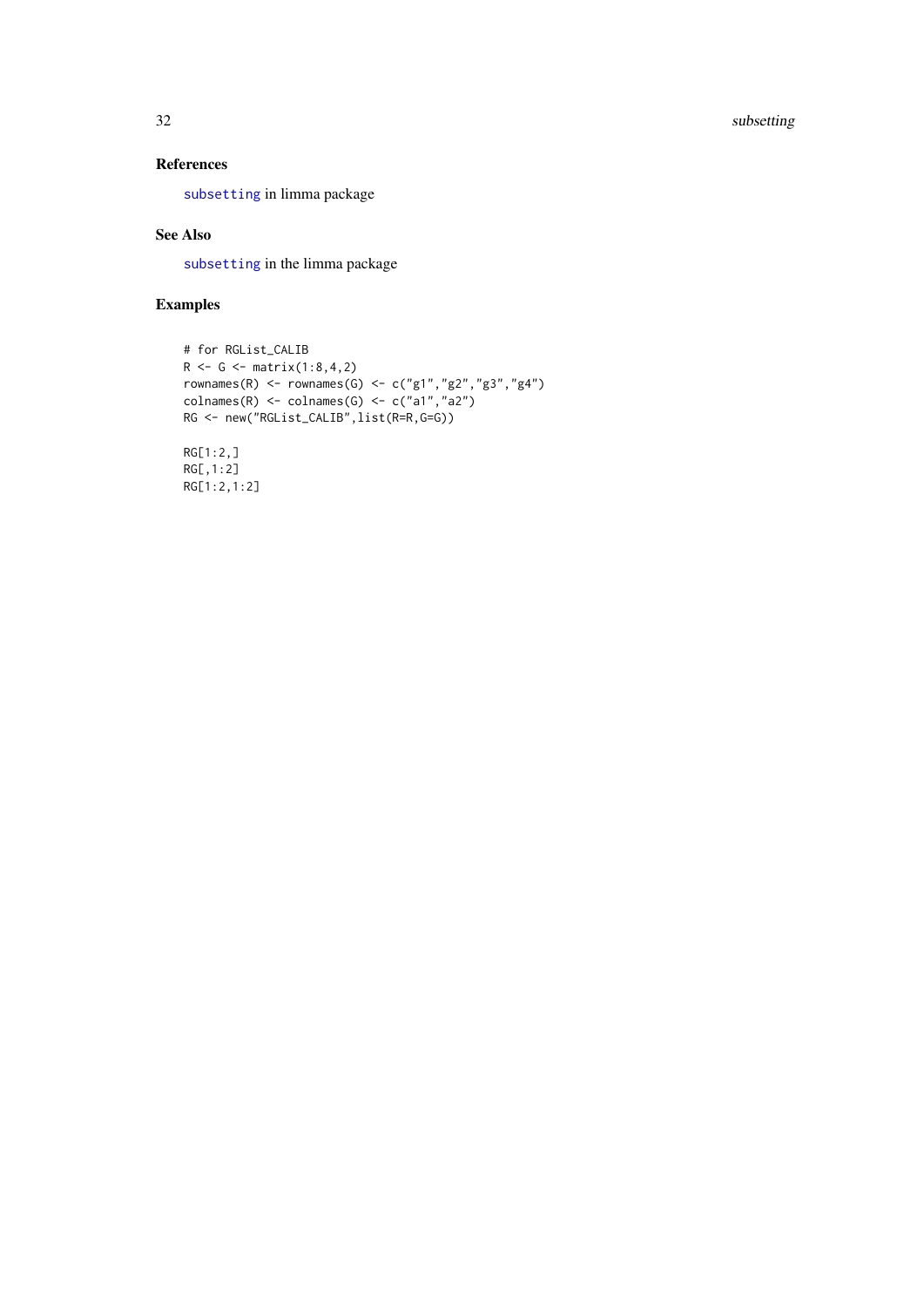# <span id="page-32-0"></span>Index

∗Topic array dim, [5](#page-4-0) dimnames, [6](#page-5-0) subsetting, [31](#page-30-0) ∗Topic classes ParameterList-class, [14](#page-13-0) RGList\_CALIB-class, [28](#page-27-0) SpikeList-class, [30](#page-29-0) ∗Topic datasets normdata, [13](#page-12-0) parameter, [13](#page-12-0) RG, [27](#page-26-0) spike, [29](#page-28-0) ∗Topic documentation calibReadMe, [3](#page-2-0) ∗Topic file getColClasses, [9](#page-8-0) read.rg, [24](#page-23-0) read.spike, [26](#page-25-0) ∗Topic hplot plotNormalizedData, [15](#page-14-0) plotSpikeCI, [17](#page-16-0) plotSpikeHI, [18](#page-17-0) plotSpikeRG, [20](#page-19-0) plotSpikeSpotError, [22](#page-21-0) ∗Topic manip cbind, [4](#page-3-0) merge, [10](#page-9-0) ∗Topic optimize adjustP[2](#page-1-0), 2 estimateParameter, [7](#page-6-0) normalizeData, [11](#page-10-0) [.ParameterList *(*subsetting*)*, [31](#page-30-0) [.RGList\_CALIB *(*subsetting*)*, [31](#page-30-0) [.SpikeList *(*subsetting*)*, [31](#page-30-0) adjustP2, [2](#page-1-0)

```
boxplot, 23
```
calibReadMe, [3](#page-2-0) cbind, *[4](#page-3-0)*, [4,](#page-3-0) *[10](#page-9-0)*, *[15](#page-14-0)* coerce,RGList\_CALIB,exprSet2-method *(*RGList\_CALIB-class*)*, [28](#page-27-0)

combined, *[29](#page-28-0)*, *[31](#page-30-0)* curve, *[20](#page-19-0)* density, *[23](#page-22-0)* dim, *[5](#page-4-0)*, [5,](#page-4-0) *[6](#page-5-0)*, *[15](#page-14-0)*, *[29](#page-28-0)*, *[31](#page-30-0)* dimnames, [6,](#page-5-0) *[7](#page-6-0)*, *[15](#page-14-0)*, *[29](#page-28-0)*, *[31](#page-30-0)* estimateParameter, *[2](#page-1-0)*, [7,](#page-6-0) *[13,](#page-12-0) [14](#page-13-0)*, *[29](#page-28-0)*, *[31](#page-30-0)* getColClasses, [9](#page-8-0) hist, *[23](#page-22-0)* LagerDataObject, *[29](#page-28-0)* LargeDataObject, *[29](#page-28-0)* length.RGList\_CALIB *(*dim*)*, [5](#page-4-0) length.SpikeList *(*dim*)*, [5](#page-4-0) limmaUsersGuide, *[3](#page-2-0)* merge, *[10](#page-9-0)*, [10,](#page-9-0) *[15](#page-14-0)*, *[29](#page-28-0)* merged, *[31](#page-30-0)* ncol, *[29](#page-28-0)*, *[31](#page-30-0)* ncol(x), *[5](#page-4-0)* normalizeData, [11,](#page-10-0) *[13](#page-12-0)*, *[15,](#page-14-0) [16](#page-15-0)*, *[29](#page-28-0)* normdata, [13](#page-12-0) nrow, *[29](#page-28-0)*, *[31](#page-30-0)* nrow(x), *[5](#page-4-0)* par, *[18](#page-17-0)* parameter, *[13](#page-12-0)*, [13](#page-12-0) ParameterList, *[2](#page-1-0)*, *[4](#page-3-0)*, *[11](#page-10-0)*, *[13](#page-12-0)*, *[19](#page-18-0)*, *[21](#page-20-0)*, *[23](#page-22-0)* ParameterList-class, [14](#page-13-0) plot, *[16–](#page-15-0)[21](#page-20-0)*, *[23](#page-22-0)* plotNormalizedData, [15](#page-14-0) plotSpikeCI, [17](#page-16-0) plotSpikeHI, *[15](#page-14-0)*, [18,](#page-17-0) *[31](#page-30-0)* plotSpikeRG, [20](#page-19-0) plotSpikeSpotError, [22](#page-21-0) points, *[20](#page-19-0)* rbind.RGList\_CALIB *(*cbind*)*, [4](#page-3-0) rbind.SpikeList *(*cbind*)*, [4](#page-3-0) read.maimages, *[25](#page-24-0)* read.rg, [24,](#page-23-0) *[26](#page-25-0)[–28](#page-27-0)*